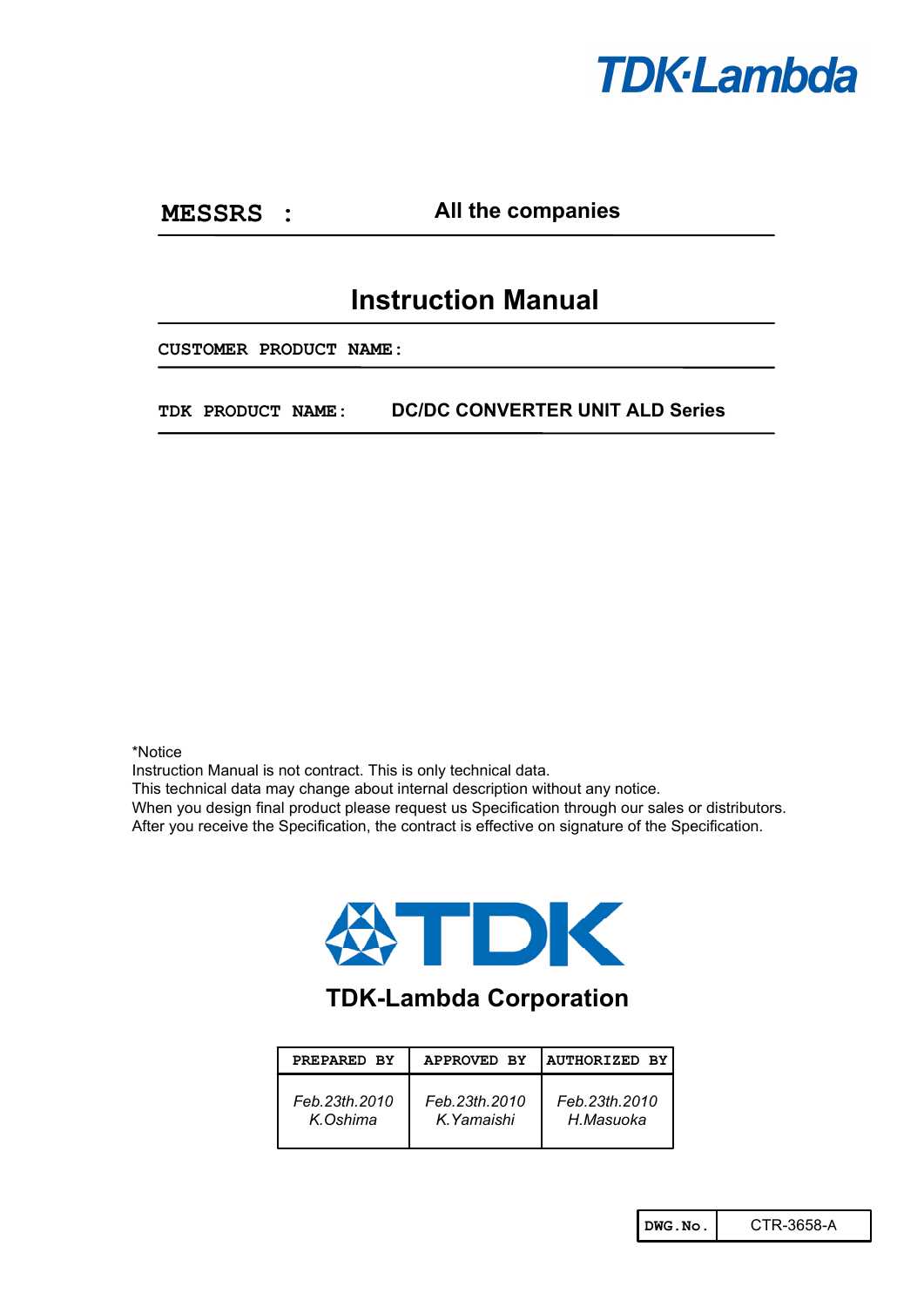

# **Precautionary Notes Regarding the Use of This Converter**

**When using this product, give due consideration to the precautionary notes described below and ensure a safe design. Inappropriate use may result in electric shock, injury or fire.**

| Caution                                                                                                                   |
|---------------------------------------------------------------------------------------------------------------------------|
| • This product is designed for driving LED backlight systems.                                                             |
| Do not use it with any other load.                                                                                        |
| • Store this product under the conditions defined in the specification document.                                          |
| • Do not store this product in an environment where dust, dirt or corrosive gas(salt,acid,base, etc.) is present.         |
| • This product is designed for use with general electronic equipment.                                                     |
| If it is to be used with medical equipment that directly affects human life or for the control of                         |
| transportation equipment to which passengers entrust their lives, provide thorough fail-safe measures.                    |
| • Avoid using this product under high temperatures or high humidity or in an environment in which                         |
| dust, dirt or any corrosive gas (salt, acid, base, etc.) is present.                                                      |
| Also, be careful not to allow the formation of dew condensation. It may result in damage or electric shock.               |
| • If the product does not have a built-in protective circuit (circuit breaker, fuse, etc.),                               |
| it is recommended that a fuse be used at the input stage to prevent the occurrence of                                     |
| smoke or fire in the event of a malfunction.                                                                              |
| Even when the product has a built-in protective circuit (circuit breaker, fuse, etc.),                                    |
| the circuit may not function properly due to inappropriate operating conditions or power-supply capacity.                 |
| It is recommended that an appropriate protective circuit (circuit breaker, fuse, etc.)                                    |
| be provided separately from the built-in circuit.                                                                         |
| • Use the product only within the specified input voltage, output power, output voltage                                   |
| and operating temperature ranges. Exceeding these values may result in damage, etc.                                       |
| • Provide a measure for the prevention of surge voltage due to lightning, etc.                                            |
| Abnormal voltage may result in damage, etc.                                                                               |
| • This product is not designed to provide resistance to radiation.                                                        |
| . Ripples could be superimposed on the voltage and the current in the input source connected to the inverter ,            |
| depending on the impedance in the input source, wiring, etc.                                                              |
| When you select an input source, please check waveforms, etc on the final set.                                            |
| <b>Handling Precautions</b>                                                                                               |
|                                                                                                                           |
| . Do not stack multiple products on top of one another.<br>. Do not allow the product to come in contact with tools, etc. |

● Do not apply excessive stress during installation.

It may cause chipping and cracking, resulting in damage, etc.

● Please do not use the product, if it has been dropped because there is the possibility of component damage.

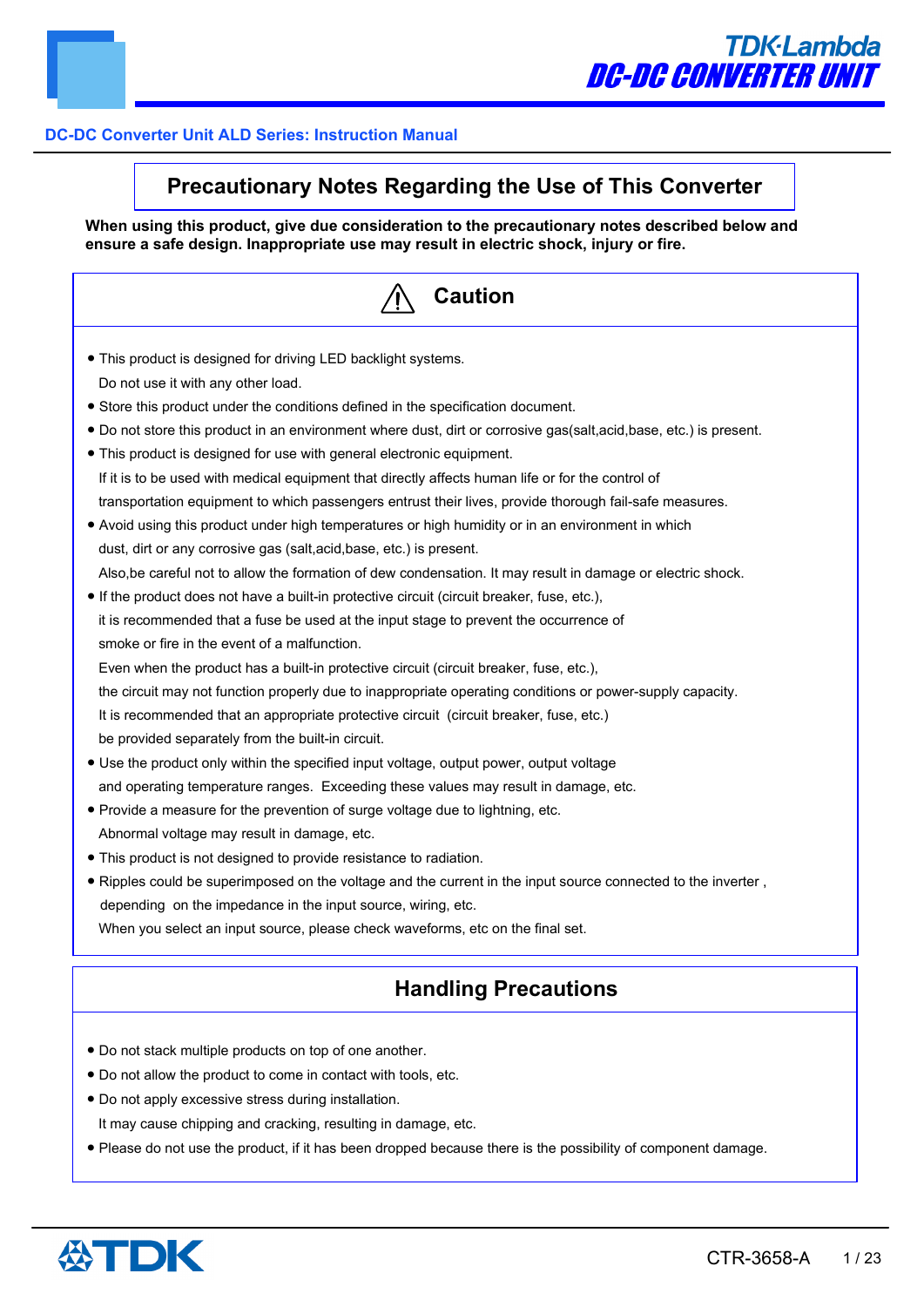

# 1 Product Name



# 2 Product Summary

\*The ALD Series Lineup is as follows:

| Item Name       | # of<br><b>Strings</b> | Input<br>Voltage | Output<br>Current | Burst<br>Freq. | Dimming<br>Analog | <b>PWM</b> | Vopen<br>max | Dimensions                      |
|-----------------|------------------------|------------------|-------------------|----------------|-------------------|------------|--------------|---------------------------------|
|                 |                        | (Vdc)            | (mA)              | (Hz)           | (V)               | DC(V)      | (V)          |                                 |
| ALD-214012PJ111 |                        | $10.8 - 13.2$    | 140               | 150            | $2.5 - 0$         | $2.5 - 0$  | 44           | 85.0(typ.)x21.5(typ.)x5.0(max)  |
| ALD-310012PJ125 |                        | $10.8 - 13.2$    | 100               | 220            | $*1$              | $0 - 2.5$  | 42           | 85.0(typ.)x21.5(typ.)x5.5(max)  |
| ALD-414012PJ126 | 4                      | $10.8 - 13.2$    | 140               | 150            | $2.5 - 0$         | $2.5 - 0$  | 44           | 100.0(typ.)x50.0(typ.)x5.2(max) |
| ALD-514012PJ127 | 5                      | $10.8 - 13.2$    | 140               | 150            | $2.5 - 0$         | $2.5 - 0$  | 44           | 100.0(typ.)x50.0(typ.)x5.2(max) |

\*1 Though we recommend resistor dimming(Rbr), Analog amplitude dimming is acceptable in the 0V to 4V range.

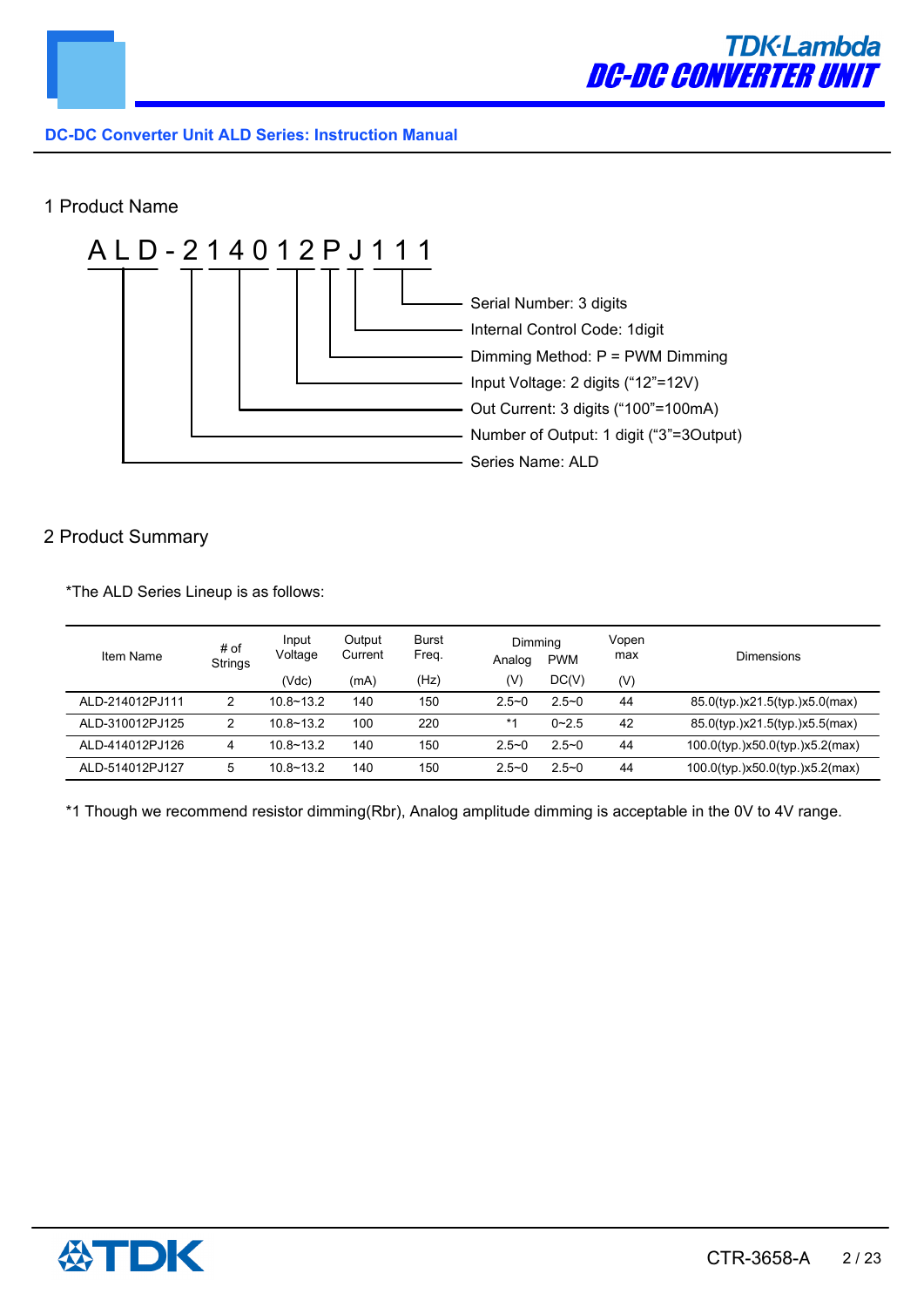# 3 Terminal Connection

\*Please be careful when connecting the input terminal. The converter may be damaged if there is a mistake in the terminal connection or polarity.

The connector used for each product is different so make sure that you use only the connector indicated in the Product Specifications.

Please refer to Table 3-1 which indicates the connector to be used with each product.

Table 3-1

| <b>Product Name</b> | Input Connector | Corresponding | Vendor     | <b>Output Connector</b> | Corresponding | vendor     |
|---------------------|-----------------|---------------|------------|-------------------------|---------------|------------|
| ALD-214012PJ111     | SM08B-SRSS-TB   | SHR-08V-S-B   | JST        | SM06B-SRSS-TB           | SHR-06V-S-B   | <b>JST</b> |
| ALD-310012PJ125     | 53261-0871      | 51021-0800    | molex      | SM06B-SRSS-TB           | SHR-06V-S-B   | JST        |
| ALD-414012PJ126     | SM14B-SRSS-TB   | $SHR-14V-S-B$ | <b>JST</b> | SM10B-SRSS-TB           | SHR-10V-S-B   | <b>JST</b> |
| ALD-514012PJ127     | SM14B-SRSS-TB   | SHR-14B-S-B   | JST        | SM10B-SRSS-TB           | SHR-10V-S-B   | JST        |

Input connector functions are explained and connection diagrams are provided in Tables 3-2~3-4 and Figs. 3-1~3- 3.

\*The Vbr terminal has a low internal impedance setting because the ALD series takes dimming by resistor into consideration.

If you apply voltage to the Vbr terminal, we recommend a voltage follower connection or a low output impedance connection.

When you have no choice but to connect a high impedance circuit to Vbr terminal, please consider Vbr input impedance indicated in Figs. 3-4~3-6.

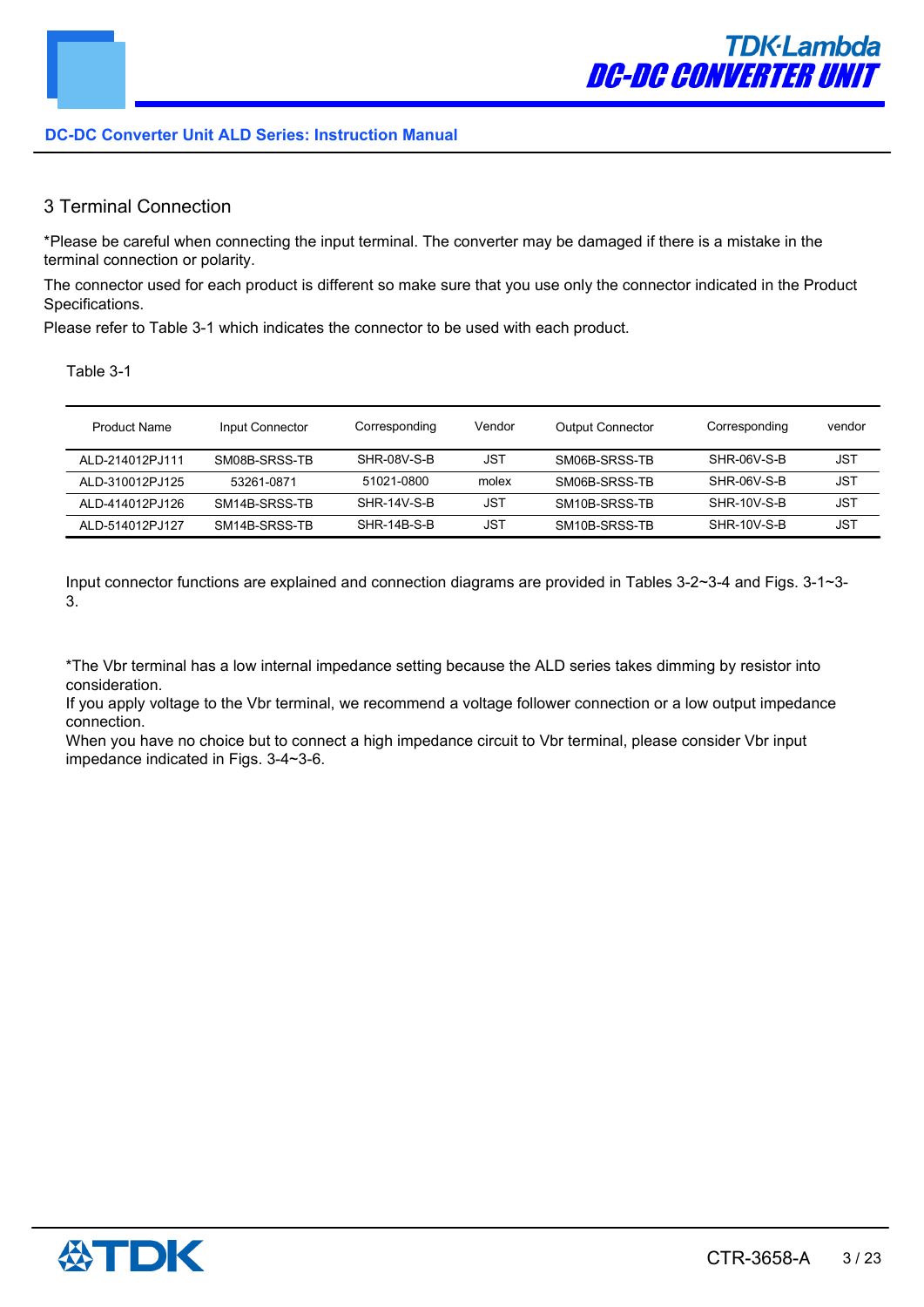

#### Fig. 3-1 ALD-214012PJ111

Fig.3-2 ALD-310012PJ125



\*The connector used is different for each product. Please refer to the following table.

#### Table 3-2 ALD-214012PJ111

Table3-3 ALD-310012PJ125

| CN1: SM08B-SRSS-TB /JST |                 |                                           |                       |              | CN1: 53261-0871 / MOLEX |                                           |                       |      |
|-------------------------|-----------------|-------------------------------------------|-----------------------|--------------|-------------------------|-------------------------------------------|-----------------------|------|
| Pin                     | Symbol          | Specification                             | <b>Note</b>           | Pin.         | Symbol                  | Specification                             | Note                  |      |
| <b>CN1-1</b>            | Vin             | 10.8~13.2(Vdc)                            |                       | <b>CN1-1</b> | Vin                     | 10.8~13.2(Vdc)                            | Input Voltage         |      |
| <b>CN1-2</b>            |                 |                                           | Input Voltage         | CN1-2        |                         |                                           |                       |      |
| CN1-3                   | <b>GND</b>      |                                           | <b>GND</b>            | CN1-3        | <b>GND</b>              | O(V)                                      | <b>GND</b>            |      |
| <b>CN1-4</b>            |                 | O(V)                                      |                       | <b>CN1-4</b> |                         |                                           |                       |      |
| CN1-5                   | Vrmt            | $0 - 0.4$ (Vdc) : OFF<br>2.5~Vin(Vdc): ON | <b>ON/OFF Control</b> | CN1-5        | Vrmt                    | $0 - 0.4$ (Vdc) : OFF<br>2.5~Vin(Vdc): ON | <b>ON/OFF Control</b> |      |
|                         | Vbr             | $0 - 2.5$ (Vdc)                           | PWM dimming*1         |              |                         | Vbr                                       | $0 - 2.5$ (Vdc)       |      |
| CN1-6                   |                 |                                           |                       |              |                         |                                           | CN1-6                 | Rbr1 |
|                         | <b>Rbr</b>      | $0 \sim 50$ (kΩ)                          |                       |              | <b>PWM</b>              | $0(V)$ : OFF / 3.3(V): ON                 |                       |      |
| <b>CN1-7</b>            | <b>ADIM</b>     | $0 - 2.5$ (Vdc)                           | Analog dimming*2      | <b>CN1-7</b> | Rbr <sub>2</sub>        | $0 \sim 10(k\Omega)$                      | Analog dimming*5      |      |
| <b>CN1-8</b>            | Vst<br>(Output) | 0(V)/5(Vdc)                               | Alarm output*3        | <b>CN1-8</b> | Vst<br>(Output)         | 0(V)/5(Vdc)                               | Alarm output*6        |      |

\*1 PWM dimming max. brightness is Vbr=0V or Rbr=0 $\Omega$ . PWM dimming min. brightness is Vbr=2.5V or Rbr=50k $\Omega$ .

\*2 Analog dimming max. brightness is ADIM=0V and dimming min. brightness is ADIM=2.5V.

\*3 Alarm output is 0V at normal operation and 5V at abnormal operation. However, alarm output becomes irregular in state that Vrmt is not turning on.

\*4 PWM dimming max. brightness is Vbr=2.5V or Rbr=10k $\Omega$ . PWM dimming min. brightness is Vbr=0V, Rbr=0 $\Omega$ . PWM pulse is acceptable, High active and low inactive.

\*5 Resistor dimming max. brightness is Rbr2=10k $\Omega$ . Resistor dimming min. brightness is Rbr2=0 $\Omega$ . Also external DC voltage is acceptable. Analog dimming max. brightness is Rbr=0V. Analog dimming min. brightness is Rbr=4V.

\*6 Alarm output is 0V at normal operation and 5V at abnormal operation. However, alarm output becomes irregular in state that Vrmt is not turning on.

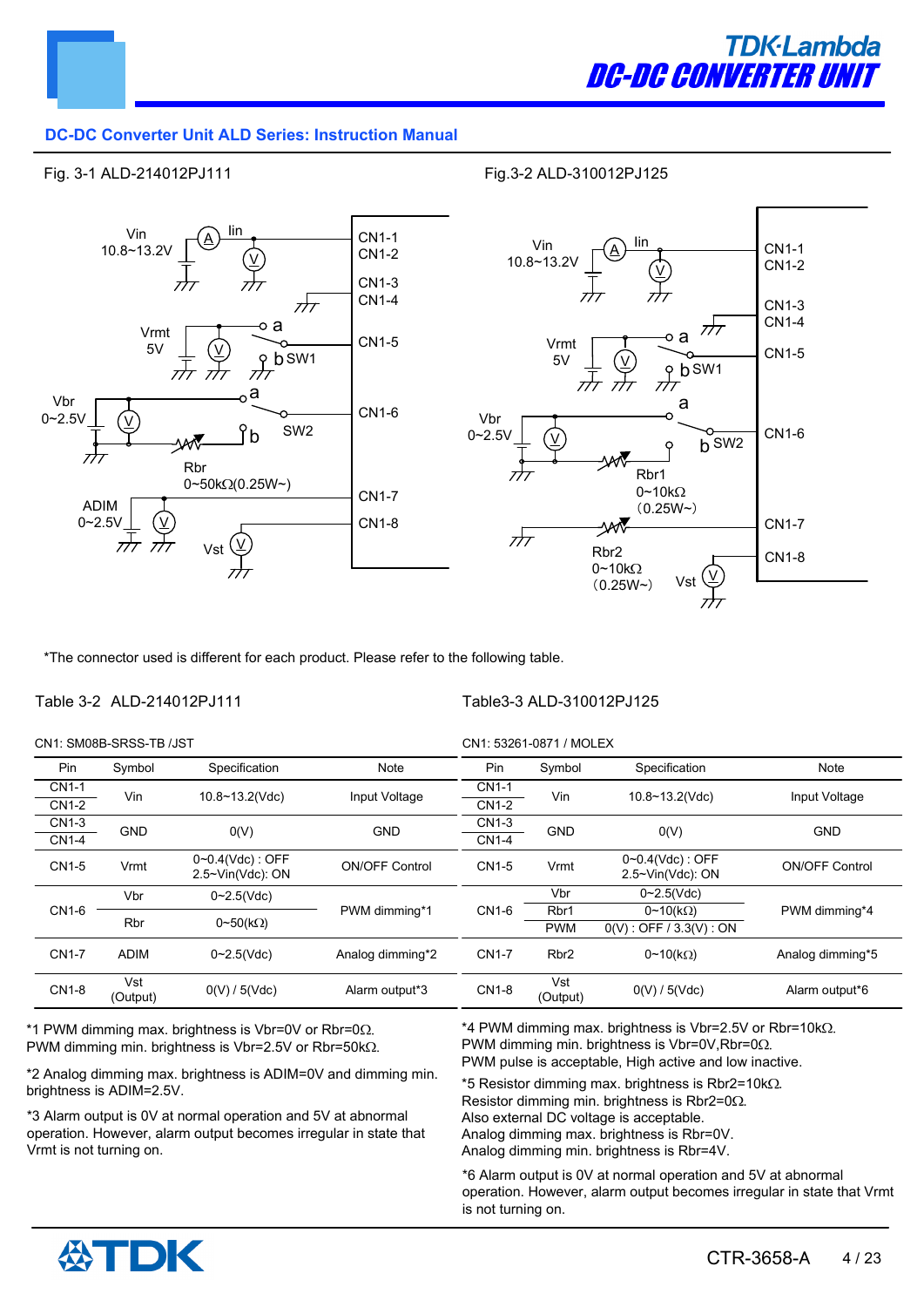



#### Fig. 3-3 ALD-414012PM126, ALD-514012PM127



\*The connector used is different for each product. Please refer to the following table.

#### Table 3-4 ALD-414012PJ126 ALD-514012PJ127

CN1: SM14B-SRSS-TB /JST

| Pin          | Symbol          | Specification                             | <b>Note</b>           |
|--------------|-----------------|-------------------------------------------|-----------------------|
| CN1-1        |                 |                                           |                       |
| CN1-2        |                 |                                           |                       |
| CN1-3        | Vin             | 10.8~13.2(Vdc)                            | Input Voltage         |
| CN1-4        |                 |                                           |                       |
| <b>CN1-5</b> |                 |                                           |                       |
| CN1-6        |                 |                                           |                       |
| <b>CN1-7</b> |                 |                                           |                       |
| CN1-8        | <b>GND</b>      | O(V)                                      | <b>GND</b>            |
| CN1-9        |                 |                                           |                       |
| CN1-10       |                 |                                           |                       |
| CN1-11       | Vrmt            | $0 - 0.4$ (Vdc) : OFF<br>2.5~Vin(Vdc): ON | <b>ON/OFF Control</b> |
|              | Vbr             | $0 - 2.5$ (Vdc)                           |                       |
| CN1-12       | Rbr             | $0 \sim 50$ (kΩ)                          | PWM dimmng*7          |
|              |                 |                                           |                       |
| CN1-13       | <b>ADIM</b>     | $0 - 2.5$ (Vdc)                           | Analog dimming*8      |
| CN1-14       | Vst<br>(Output) | 0(V)/5(Vdc)                               | Alarm output*9        |

 $*7$  PWM dimming max. brightness is Vbr=0V or Rbr=0 $\Omega$ . PWM dimming min. brightness is Vbr=2.5V or Rbr=50k $\Omega$ .

\*8 Analog dimming max. brightness is ADIM=0V. Analog dimming min. brightness is ADIM=2.5V.

\*9 Alarm output is 0V at normal operation and 5V at abnormal operation. However, alarm output becomes irregular in state that Vrmt is not turning on.

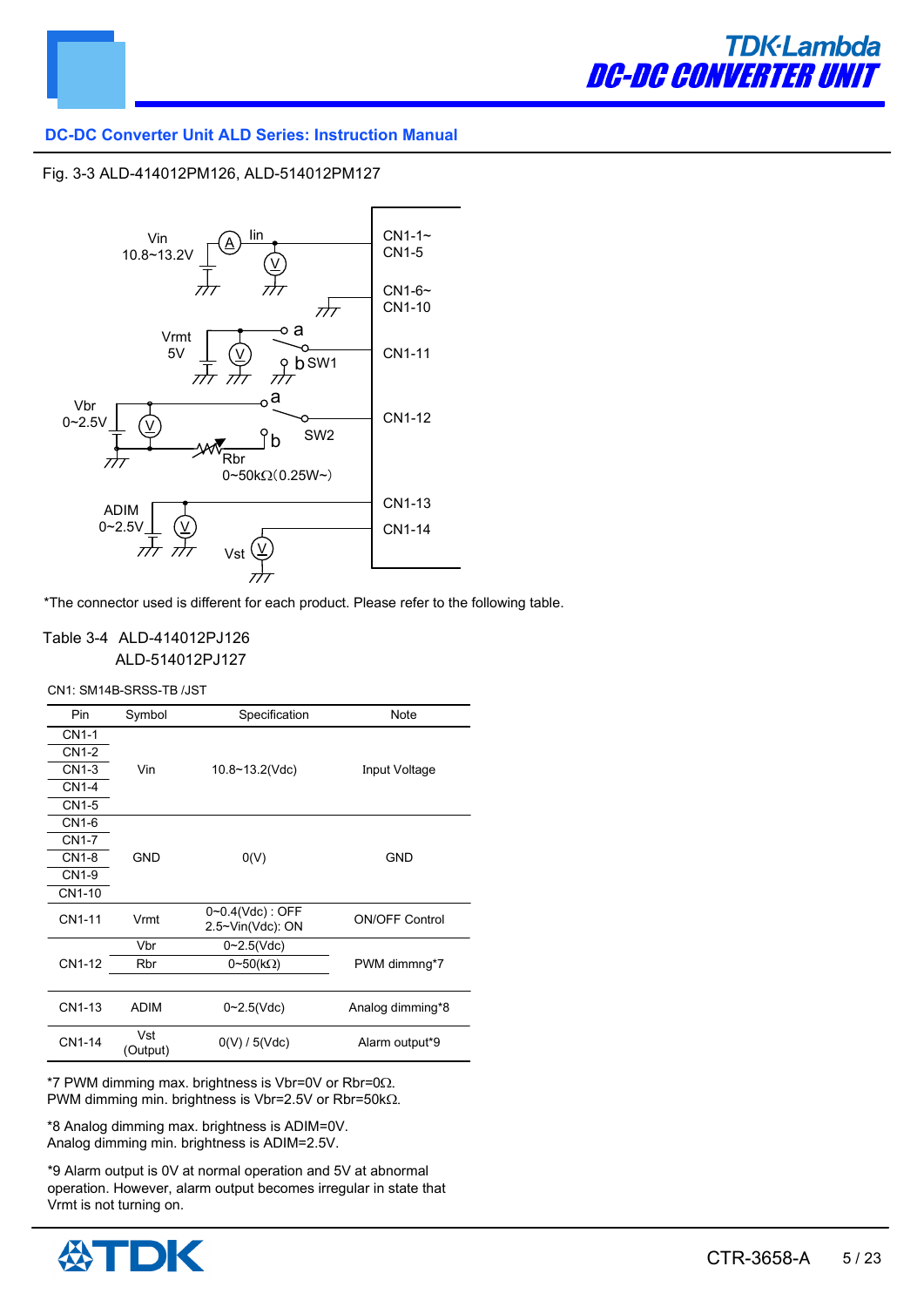\*Output connector is different for each product. Please refer to the following table.

#### Table 3-5 ALD-214012PJ111

CN3: SM06B-SRSS-1 /JST

| Pin   | Symbol             | Note                  |
|-------|--------------------|-----------------------|
| CN3-1 | LED C <sub>2</sub> | line2-cathode side    |
| CN3-2 | LED A2             | line2-anode side      |
| CN3-3 | LED A1             | line1-anode side      |
| CN3-4 | LED C1             | line1-cathode side    |
| CN3-5 | N.C.               | Not connected         |
| CN3-6 | N A                | Tie to GND internally |

#### Table 3-7 ALD-414012PJ126

#### CN3: SM10B-SRSS-1 /JST

| Pin          | Symbol | Note                 |
|--------------|--------|----------------------|
| $CN3-1$      | LED C4 | line4-cathode side   |
| CN3-2        | LED A4 | line4-anode side     |
| CN3-3        | LED A3 | line3-anode side     |
| $CN3-4$      | LED C3 | line3-cathode side   |
| <b>CN3-5</b> | LED C2 | line2-cathode side   |
| CN3-6        | LED A2 | line2-anode side     |
| <b>CN3-7</b> | LED A1 | line1-anode side     |
| CN3-8        | LED C1 | line1-cathode side   |
| CN3-9        | N.C.   | <b>Not Connected</b> |
| CN3-10       | N.C.   | <b>Not Connected</b> |

#### Table 3-6 ALD-310012PJ125

CN2: SM06B-SRSS-1 /JST

| Pin                | Symbol         | Note               |
|--------------------|----------------|--------------------|
| <b>CN2-1</b>       | LED A3         | line3-anode side   |
| CN2-2              | IFD A2         | line2-anode side   |
| CN2-3              | LED A1         | line1-anode side   |
| $CN2-4$            | LED C1         | line1-cathode side |
| CN <sub>2</sub> -5 | IFD C2         | line2-cathode side |
| $CN2-6$            | C <sub>3</sub> | line3-cathode side |

#### Table 3-8 ALD-514012PJ127

#### CN3: SM10B-SRSS-1 /JST

| Pin                | Symbol             | Note               |
|--------------------|--------------------|--------------------|
| CN <sub>3</sub> -1 | LED C5             | line5-cathode side |
| <b>CN3-2</b>       | LED A5             | line5-anode side   |
| CN3-3              | LED A4             | line4-anode side   |
| CN3-4              | LED C4             | line4-cathode side |
| CN3-5              | LED C <sub>3</sub> | line3-cathode side |
| CN3-6              | LED A3             | line3-anode side   |
| <b>CN3-7</b>       | LED A2             | line2-anode side   |
| <b>CN3-8</b>       | LED C2             | line2-cathode side |
| CN3-9              | LED C1             | line1-cathode side |
| CN3-10             | LED A1             | line1-anode side   |

\*Vst terminal is alarm output terminal. Vst outputs around 0V at steady state, around 5V at open LED condition. Alarm output terminal circuit is different depending on the model.

If you use the alarm output signal of the DC-DC converter, we recommend high input impedance device like a operation amplifier or a comparator input.

If you use the Vst terminal(Alarm output) for emitting a signal, please take Vst terminal output impedance into consideration.



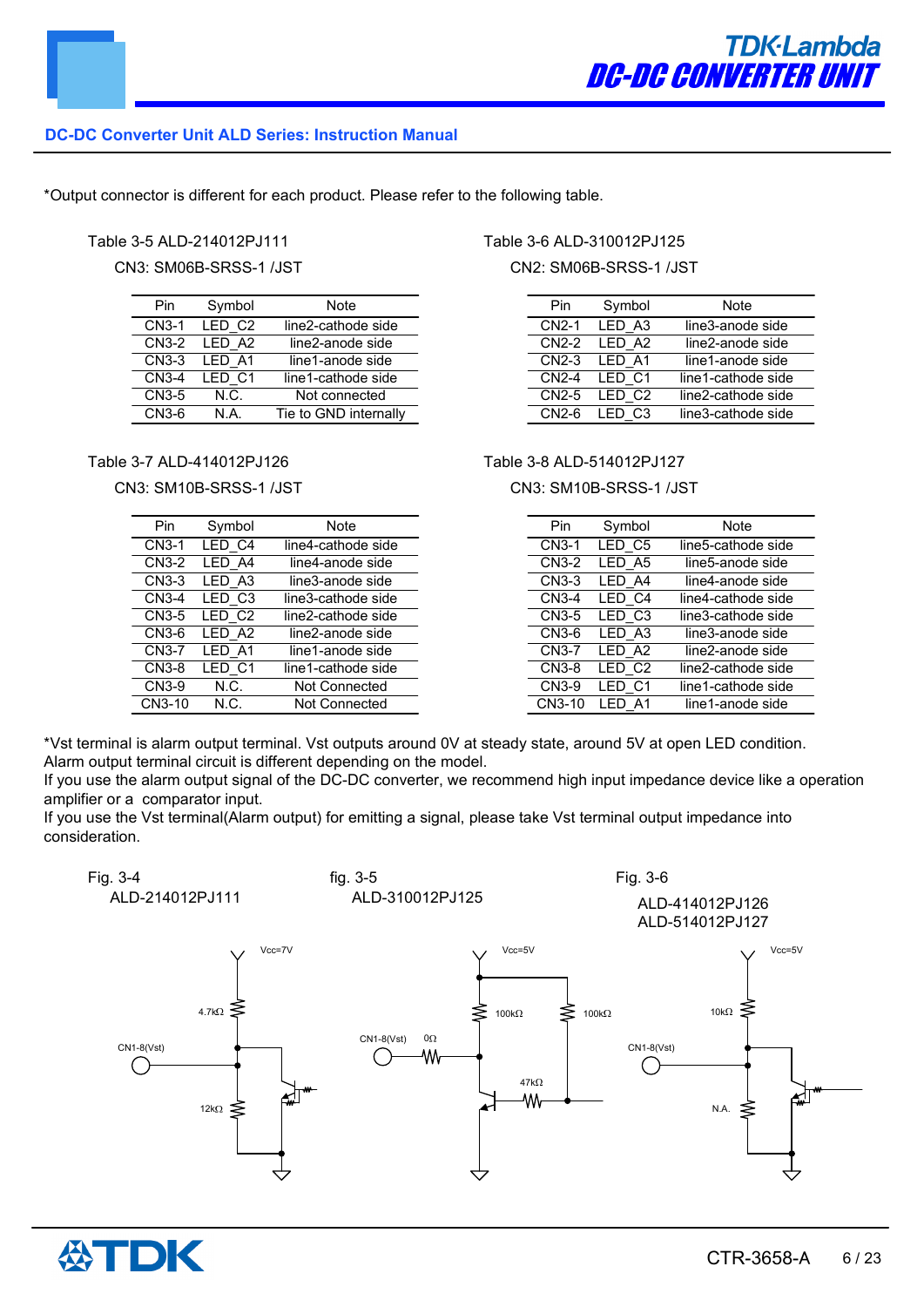

\*The PWM dimming circuit is different for each product. Please confirm the specifications for each product.

#### Fig. 3-7 ALD-214012PJ111



 $*$  Maximum brightness is achieved Vbr=0V or Rbr=0 $\Omega$ . Minimum brightness is achieved Vbr=2.5V or Rbr=50k $\Omega$ .

#### Fig. 3-8 ALD-310012PJ125



\*Maximum brightness is achieved Vbr=2.5V or Rbr=10k $\Omega$ . Minimum brightness is achieved Vbr=0V or Rbr=0 $\Omega$ . Also PWM pulse is acceptable. Active at 3.3V and inactive at 0V.

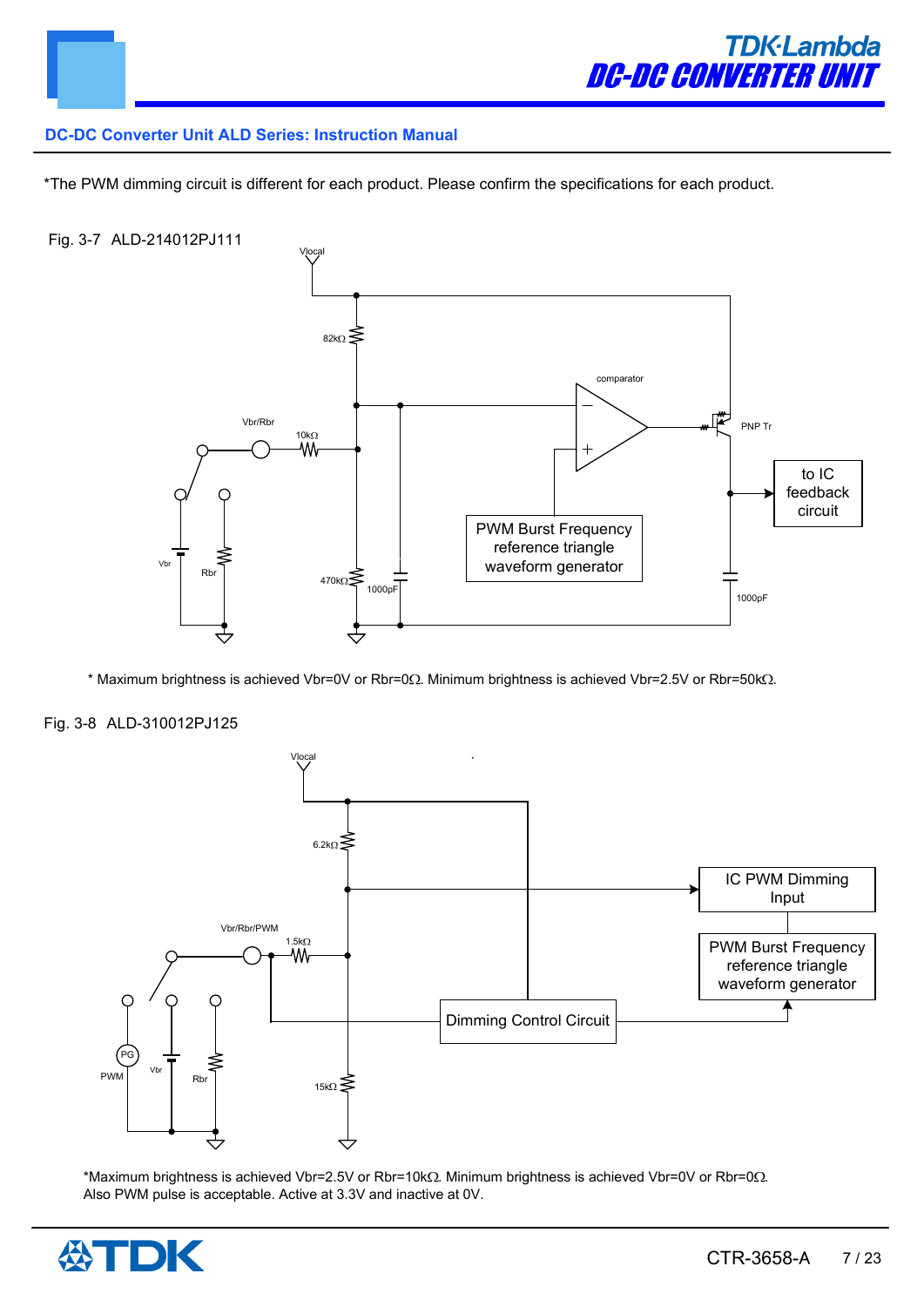

### Fig. 3-9 ALD-414012PJ126, ALD-514012PJ127



\* Maximum brightness is achieved Vbr=0V or Rbr=0 $\Omega$ . Minimum brightness is achieved Vbr=2.5V or Rbr=50k $\Omega$ .

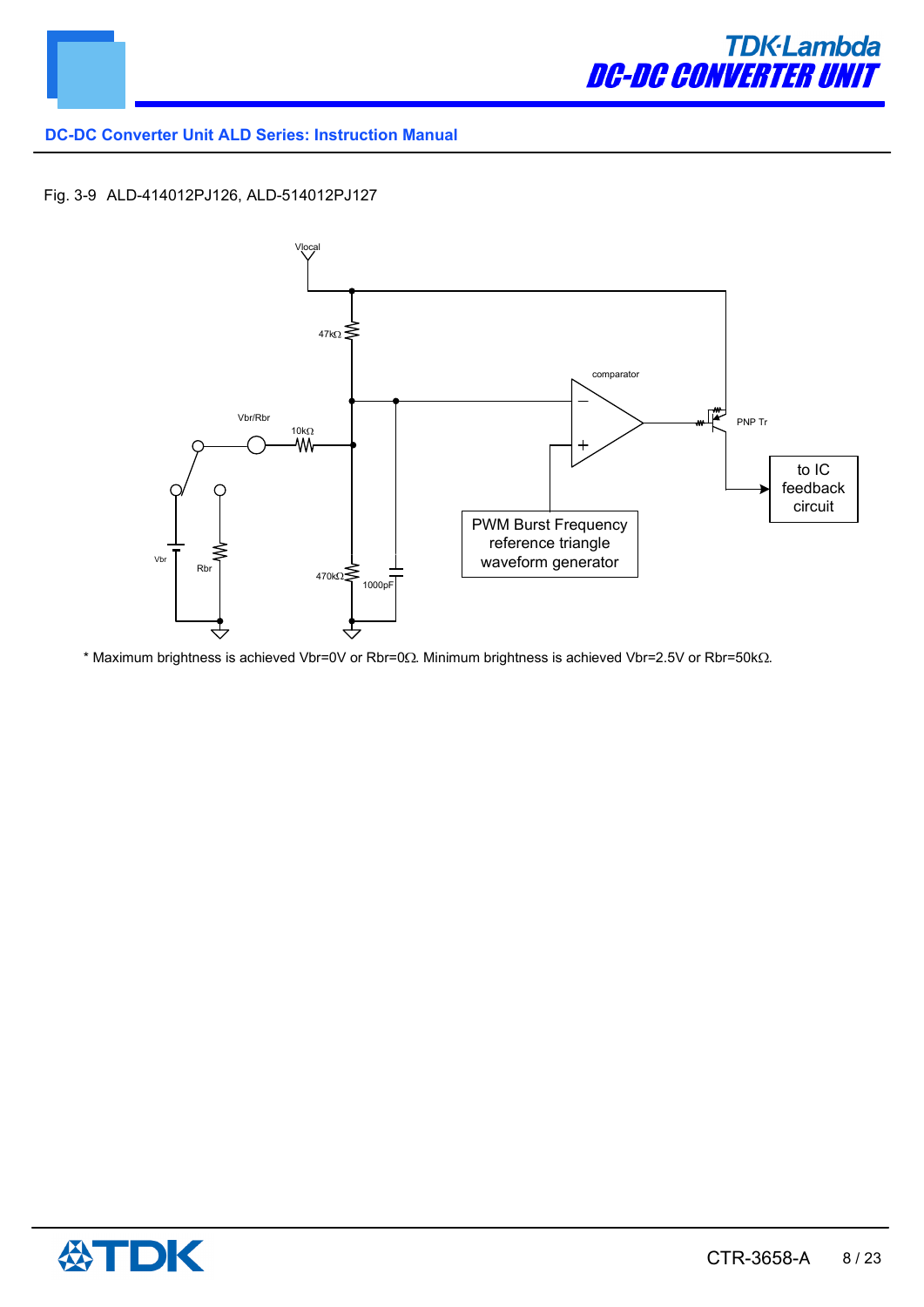

\*We recommend that the converter GND terminal and LCD backlight frame connected to each other.

If you operate LCD backlight at floating, the converter may be damaged by contact discharge.

When contact discharge apply to the LCD backlight, Over voltage apply LED to the converter because LED is placed near the LCD backlight panel.

If the converter GND fixing terminal cannot be connected directly to the LCD backlight panel, please take whatever measure necessary to make sure that the converter GND terminal is same current potential as LCD backlight frame.





# 4 Noise Reduction

\*The following noise system summarizes the converter noise generation.

- (1) Ripple noise between input terminals
- (2) Switching noise generated by main switch
- (3) Induction noise generated by inductor leakage flux
- 4-1 Ripple Noise between Input Terminals

The Input terminal of the ALD series has the following circuit Figs. 4-1~4-4 depending on the model.

Fig. 4-1 ALD-214012PJ111







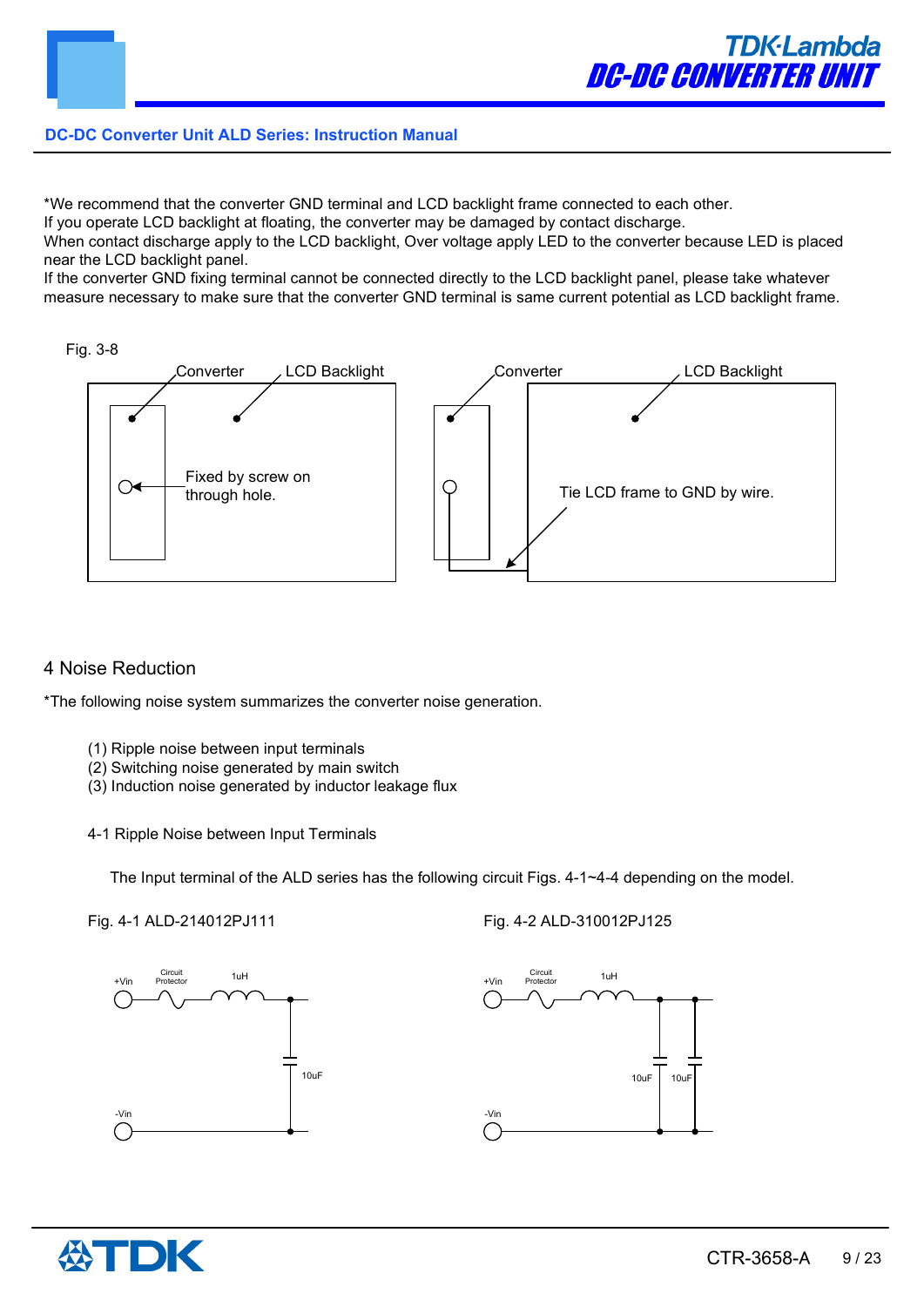

#### Fig. 4-3 ALD-414012PJ126 Fig. 4-4 ALD-514012PJ127



 $\pi$ -type low pass filter is available by attaching an external capacitor to the input terminal.

This filter is effective against ripple voltage and current at the input terminal compared with no filter products. And this filter is not susceptible to ESR and capacitance because an inductor is on the input line. We evaluate ripple voltage and current as follows:

We attached a Nippon Chemicon type LXZ35V-1000uF( $\phi$ 12.5,L=20mm) 15cm from the converter. The ripple voltage and current is determined by external capacitance, ESR, wire length and wiring impedance. Please confirm ripple voltage is within the rated voltage and ripple current is within rated current of circuit protector before using.



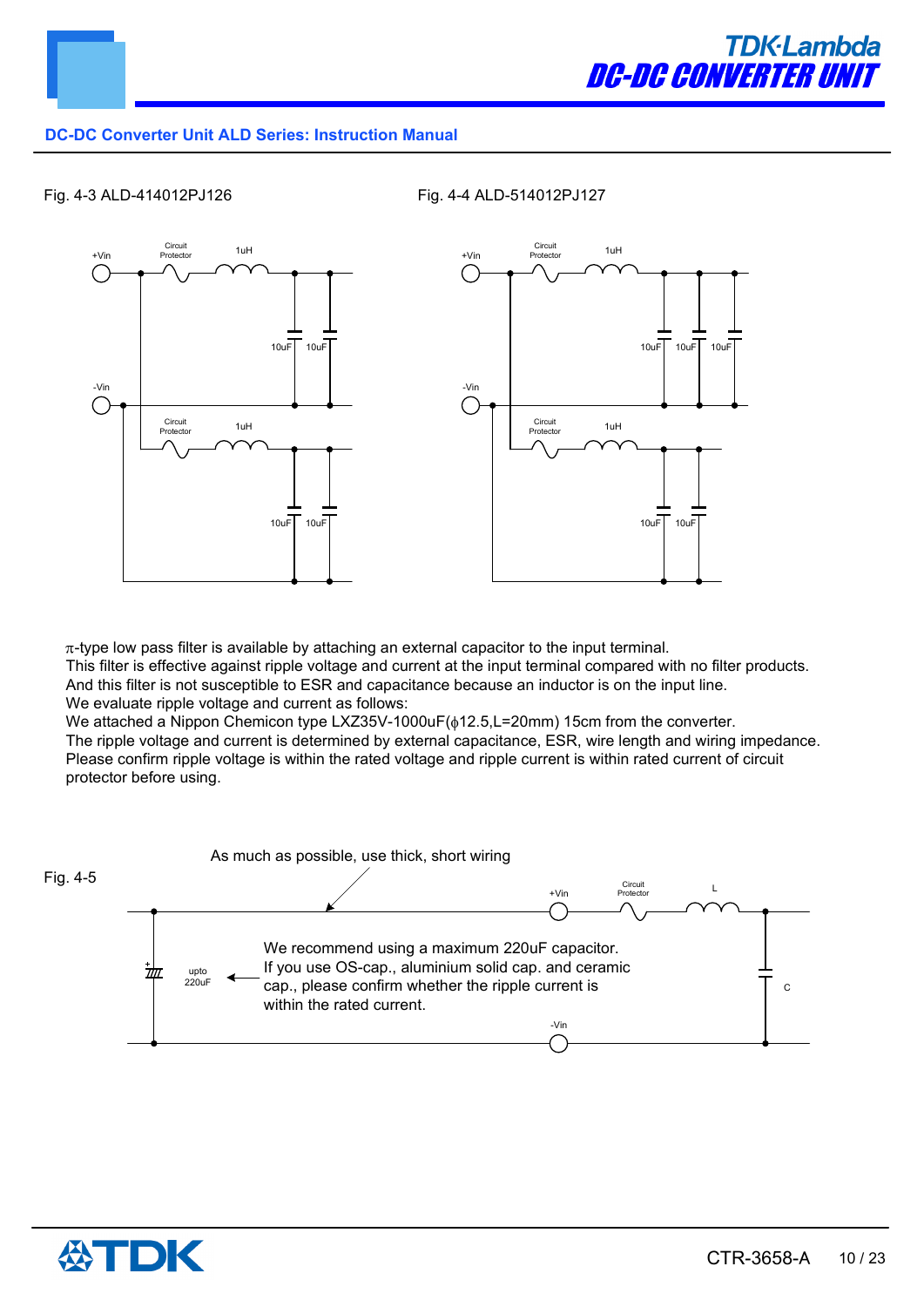# 4-2 Switching Noise Generated by Main Switch

The ALD series employs boost up chopper topology.

Switching frequency is between 600kHz and 1.5MHz. It depends on the model.

Internal PWM burst frequency is about 190Hz in all models.

Noise may appear at basic frequency, 3times, 5times and odd number times of frequency.

Please confirm that the final set is not affected by this noise.

We designed the pcb to minimize the pulse line on the layout, but the noise level is different from our

inverters.Because to do speed-up and higher frequency of switching for miniaturization.

Please insert the low-pass filter, the normal mode filter, and the common mode filter of the multistage configuration in the input side according to the kind of the noise, and please use the clamping filter for the I/O cable to decrease the line noise in the power supply, as shown in Figure 4-5.

For radiation noise the following situation needs to be taken into consideration:

When main switch turns on, the pulse current flows from the input cap. to the inductor and main switch.

When main switch turns off, the pulse current flows from the input cap, to the inductor, diode and output cap.. When the control IC drives the main switch, the impulse current flows as charge or discharge gate capacitance.

For final products sensitive to the noise, effectiveness can be expected by using a shield and by placement which avoids this area.



Please measure the noise as follows,

 1. Remove the clip in the probe head, the clip of GND is not used. It is the measurement method to minimize the loop of signal- GND. However, there is a possibility that the noise gets on according to the measuring method. 2. Measure it with the following cables,

 JEITA(Japan Electronics and Information Technology Industries Association), RC9131B (3-3) fig.C http://www.jeita.or.jp/english/

We uses the measuring method of 2.

# 4-3 Induction Noise Generated by Inductor Leakage Flux

In the ALD series, the choke inductor is the component that generates leakage flux. The inductor may affect the high impedance line of near field because of the huge leakage flux. Please be careful don't place signal path near field of inductor. And if you shield leakage flux by high permeability material at close range of inductor top, eddy current losses by leakage flux occurs. As a result, it reduces circuit efficiency and causes unexpected heat up. Please be sure to keep enough space between shield materials and the inductor.

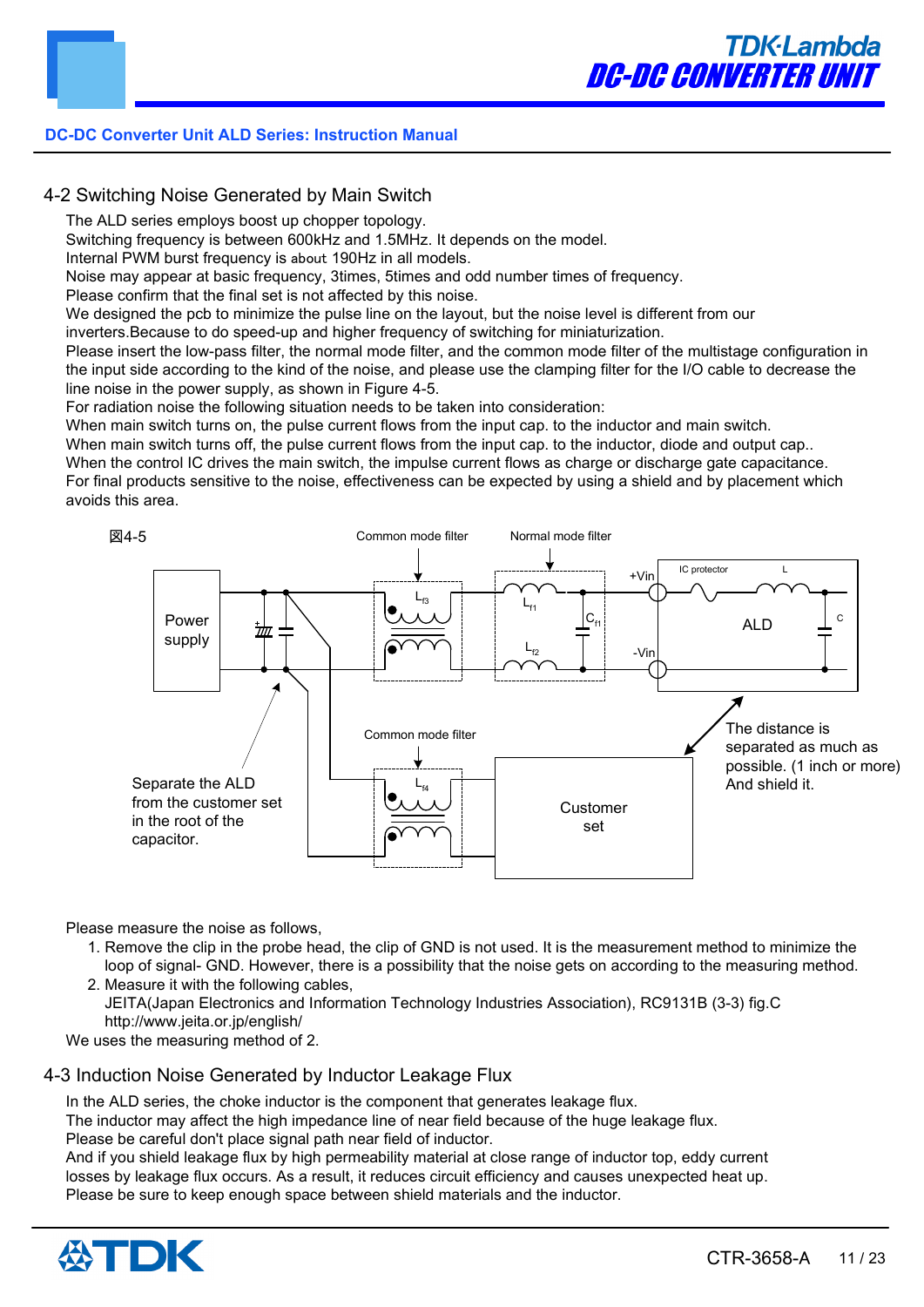# 5 Dimming Function

\*The ALD series is able to adjust the PWM dimming brightness by the Vbr/Rbr terminal and current amplitude dimming by the ADIM terminal. Positive logic or negative logic, dimming function and dimming polarity is different by the model.

# 5-1 ALD-214012PJ111



Fig. 5-3 Current Amplitude dimming characteristics(ADIM vs Iout)







# 5-2. ALD-310012PJ125

Fig 5-4 PWM DC Dimming Characteristics(Vbr1 vs Iout)





#### Fig 5-5 PWM Resistor Dimming Characteristics(Rbr1 vs Iout)

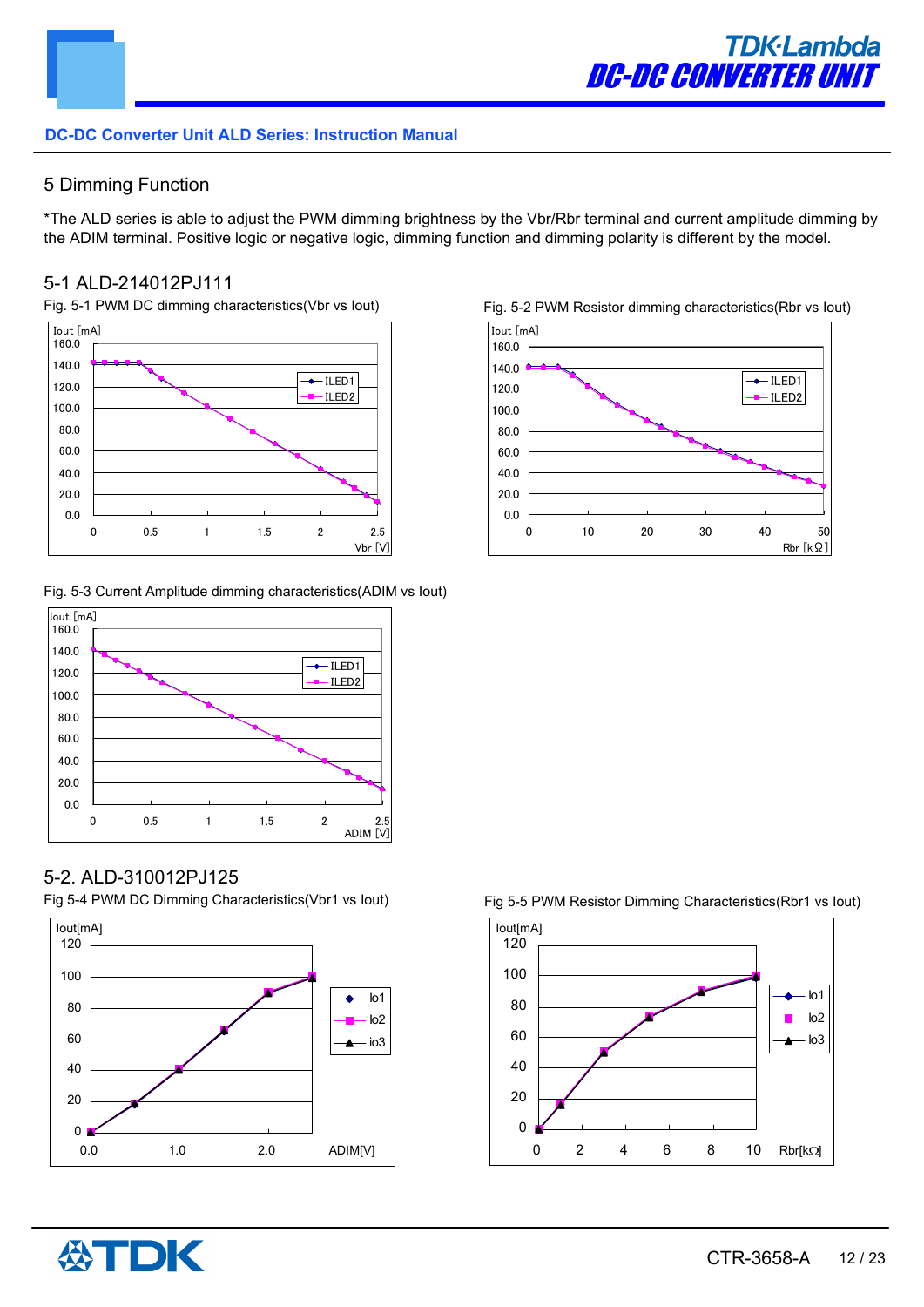



Fig.5-6 Current Amplitude Dimming Characteristics(Vbr2 vs Iout)

#### Fig.5-7 Current Resistor Dimmming Characteristics(Rbr2 vs Iout)



# 5-3 ALD-414012PJ126 , ALD-514012PJ127

Fig. 5-8 PWM DC dimming characteristics(Vbr vs lout) Fig. 5-9 PWM Resistor dimming characteristics(Rbr vs lout)









\*The dimming characteristics of ALD-414012PJ126 and ALD-514012PJ127 are almost the same.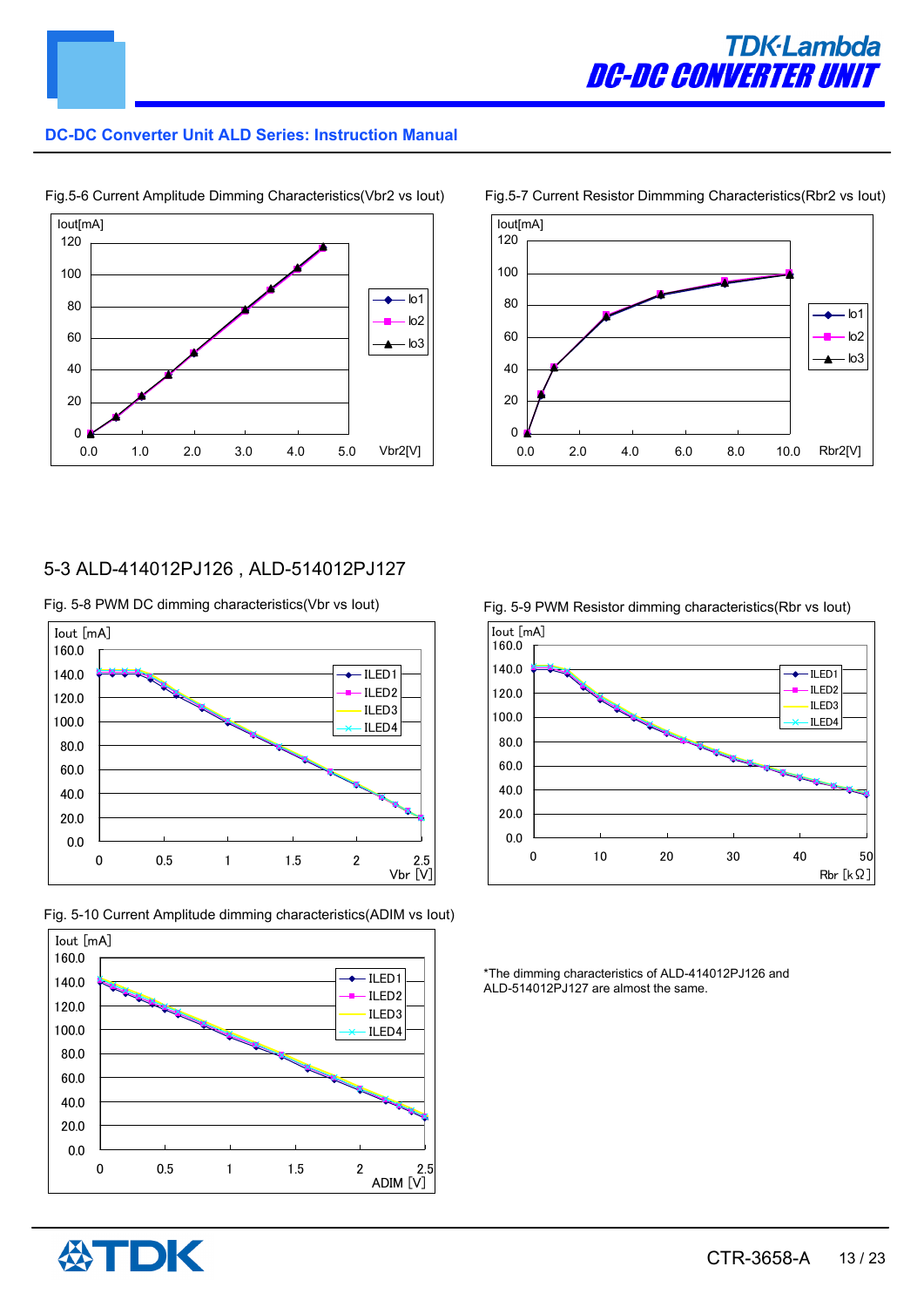

### 6 Protection Function

\*The ALD series is equipped with the following protection circuits:

- (1) Open LED protection circuit (Alarm output)
- (2) Over Voltage protection circuit(Alarm output)
- (3) Input Over Current protection circuit(Fuse blows)

#### 6-1 Open LED Protection Circuit

6-1-1 ALD-214012PJ111, ALD-414012PJ126, ALD-514012PJ127

The Open LED protection circuit and the over voltage protection circuit are the same circuit. If one of the LED strings is open, the opened string keeps working in an over voltage condition and the other strings work normally.

The alarm output is active(around 5V) when any string is in an open condition.

#### 6-1-2 ALD-310012PJ125

ALD-310012PJ125 has build-in open LED protection circuit.

If one of the LED strings is open, the opened string turns off and the other strings work normally. If all strings are open, the converter keeps working in an over voltage condition. The alarm output is active(around 5V) when any string is in an open condition.

#### 6-2 Over Voltage Protection Circuit

6-2-1 ALD-214012PJ111, ALD-414012PJ126, ALD-514012PJ127

When over voltage protection circuit works, the unit keeps on working at over voltage threshold voltage.

The alarm output is active(around 5V) when any strings work at over voltage condition. If the unit switches from an over voltage condition to a normal condition, the alarm output automatically inactivates.

#### 6-2-2 ALD-310012PJ125

ALD-310012PJ125 tries to adjust the each string current all the same when one of the LED strings open.

If one of the LED strings is open, output voltage is increase intentionally in order to increase string current.

If the opened string voltage exceeds over voltage protection(OVP) threshold, the unit turns opened string off and other strings work normally.

After that output voltage return to steady voltage.

If all strings are open, once output voltage is increase up to OVP threshold.

The unit works at minimum on duty if the unit's output voltage exceed OVP threshold.

As a result, the unit output voltage is lower than OVP threshold.

The alarm output is active(around 5V) when any string is in an open condition.

Once alarm function is activated, the alarm output never automatically inactivates until remote on/off or restart power supply.

#### 6-3 Input Over Current Protection Circuit

The ALD series has an internal over current protector for the input.

Please ensure power supply capacity on the specifications for proper operation of over current protector. Please confirm input current on the final products doesn't exceed the standard value of the specifications in any conditions.

When you cannot guaranty the power supply capacity, please prepare other external over current protection device because the circuit protector may not work properly.

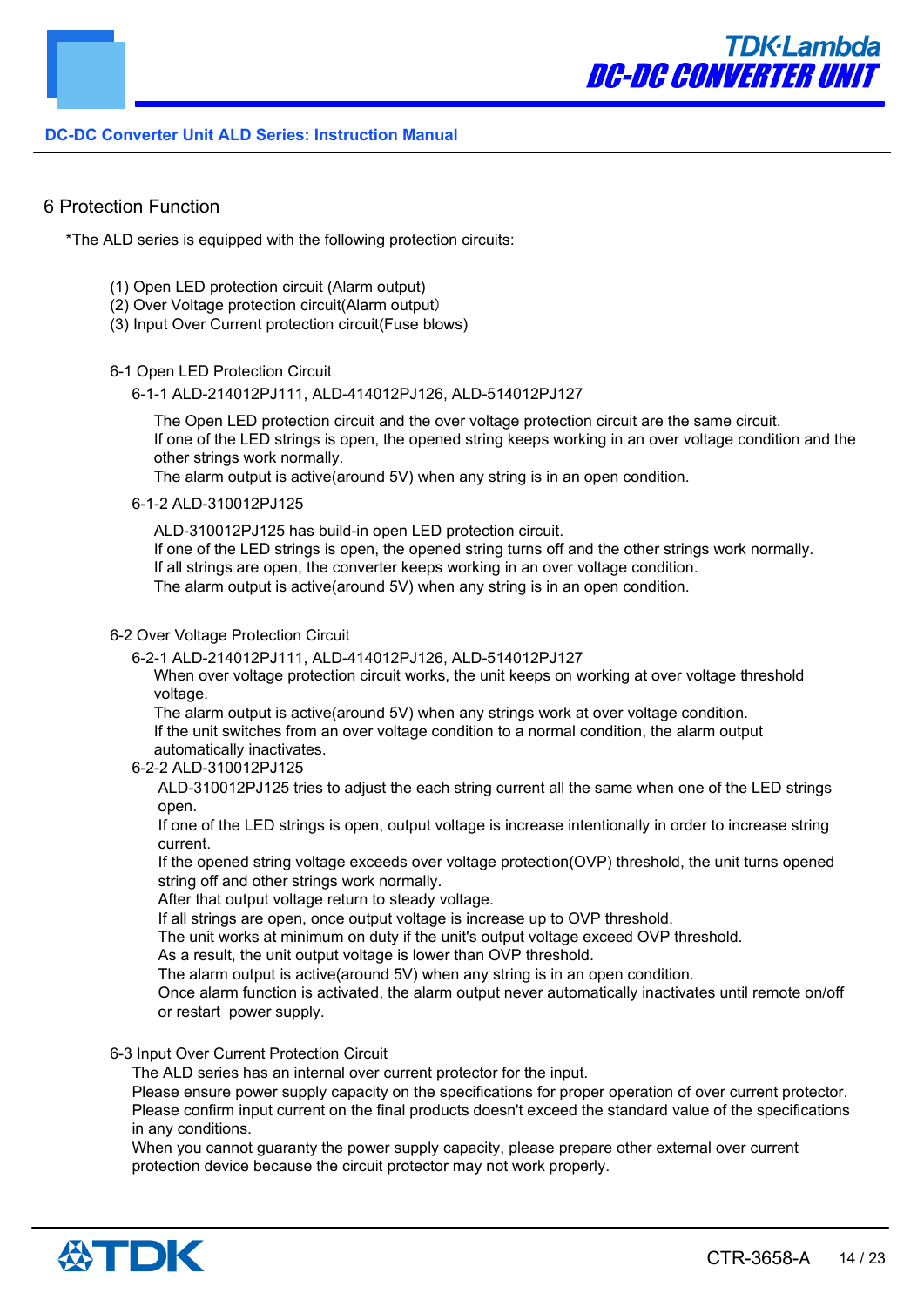# 7 Alarm Output Function

\*The ALD series has an alarm output function. The Alarm output is 0~1V at normal condition and around 5V at abnormal condition.

Please confirm the following precautions about the alarm output that is generated internally:

#### 7-1 Recommended Power On/Off Sequence

\*Turn On Sequence

1) apply input voltage

- 2) apply Vbr and ADIM voltage (recommend low impedance output like operation amplifier output etc.)
- 3) apply remote on/off voltage (recommend High signal at open collector or logic output)

\*Please ignore alarm signal at turn on when you control external product by monitoring alarm output. (please refer to next page:recommended sequence)

\*Turn Off Sequence

1) turn off remote on/off voltage(recommend Low signal at open collector or logic output)

2) turn off Vbr and ADIM voltage (recommend low impedance output like operation amplifier output

etc.)

3) turn off input voltage

\*Please ignore alarm signal at turn off when you control external product by monitoring alarm output. (please refer to next page:recommended sequence)

7-2 Turn on input voltage and remote on/off voltage simultaneously

\*Turn On Sequence

When input voltage is lower than working voltage of IC, the alarm signal may activate.

When the rise time of input voltage is long, the alarm signal may activate.

Please ignore alarm signal at turn off when you control external product by monitoring alarm output. (please refer to next page:recommended sequence)

\*Turn Off Sequence

When input voltage is lower than working voltage of IC, alarm signal may activate.

When the fall time of input voltage is long, the alarm signal may activate.

Please ignore alarm signal at turn off when you control external product by monitoring alarm output. (please refer to next page:recommended sequence)

- 7-3 Turn on or turn off remote control voltage slowly
	- \*Turn On Sequence

When the rise time of remote on/off voltage is long, the alarm signal may activate.

We recommend slew rate apply to the remote on/off terminal is faster than  $0.1 \text{V}/\text{\mu}$ sec.

\*Turn Off Sequence

When the fall time of remote on/off voltage is long, the alarm signal may activate.

We recommend that the slew rate applied to the remote on/off terminal is faster than  $0.1 \text{V}/\text{usec}$ .

7-4 Actual Alarm Output Behavior

Alarm output behavior is different for each model.

Please confirm the alarm output function table for each model.

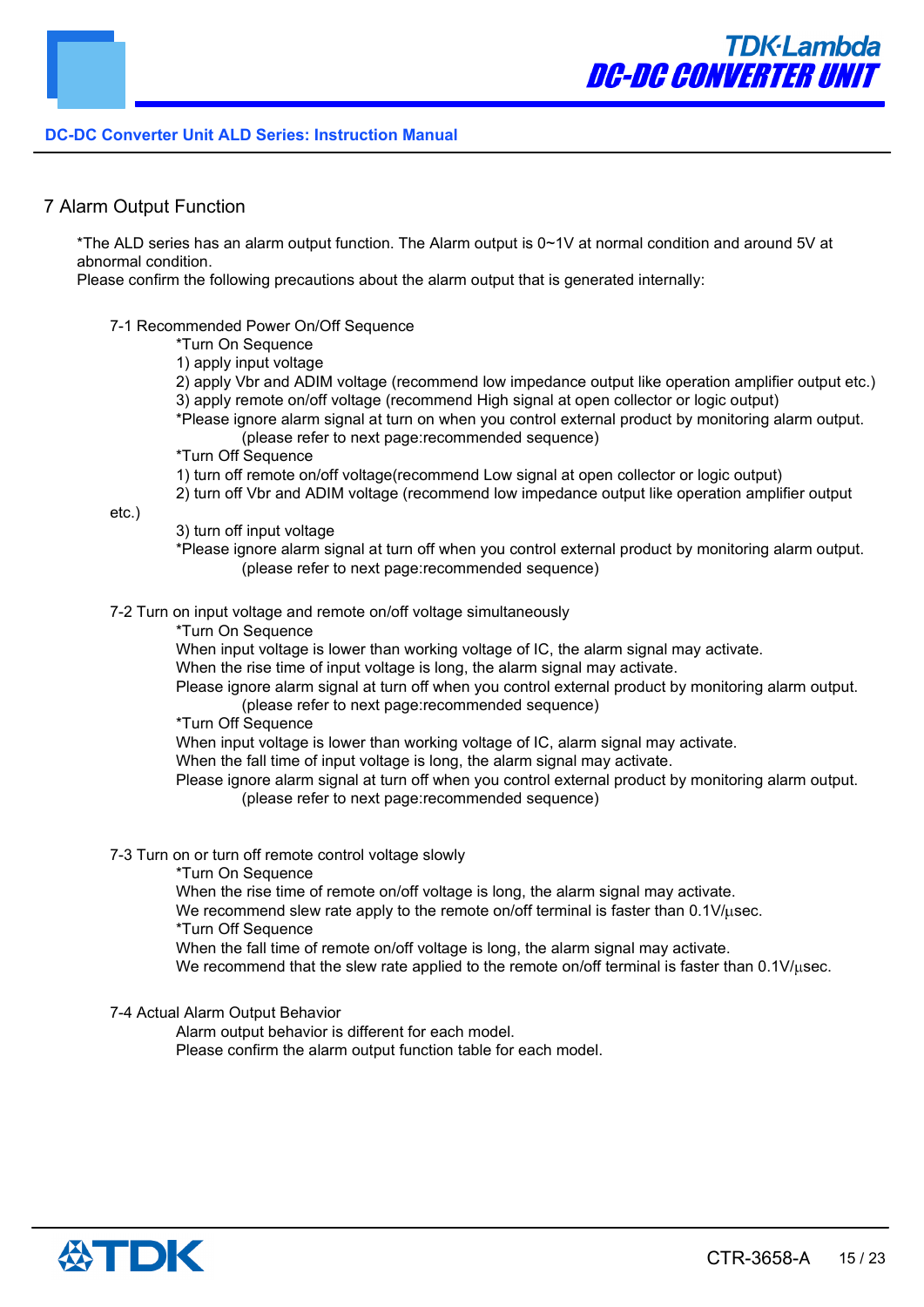

# \*Recommended Power On/Off Sequence



- Vin(ON) min. : minimum of recommended working input voltage
- Vrmt(ON) min. : minimum Vrmt on voltage
- Vrmt(OFF) max. : maximum Vrmt off voltage

\*ALD-310012PJ125 is acceptable PWM pulse signal. H-active and L-inactive. Other ALD series may have flicker at low duty PWM pulse operation. L-active and H-inactive. We don't recommend PWM pulse dimming except ALD-310012PJ125.

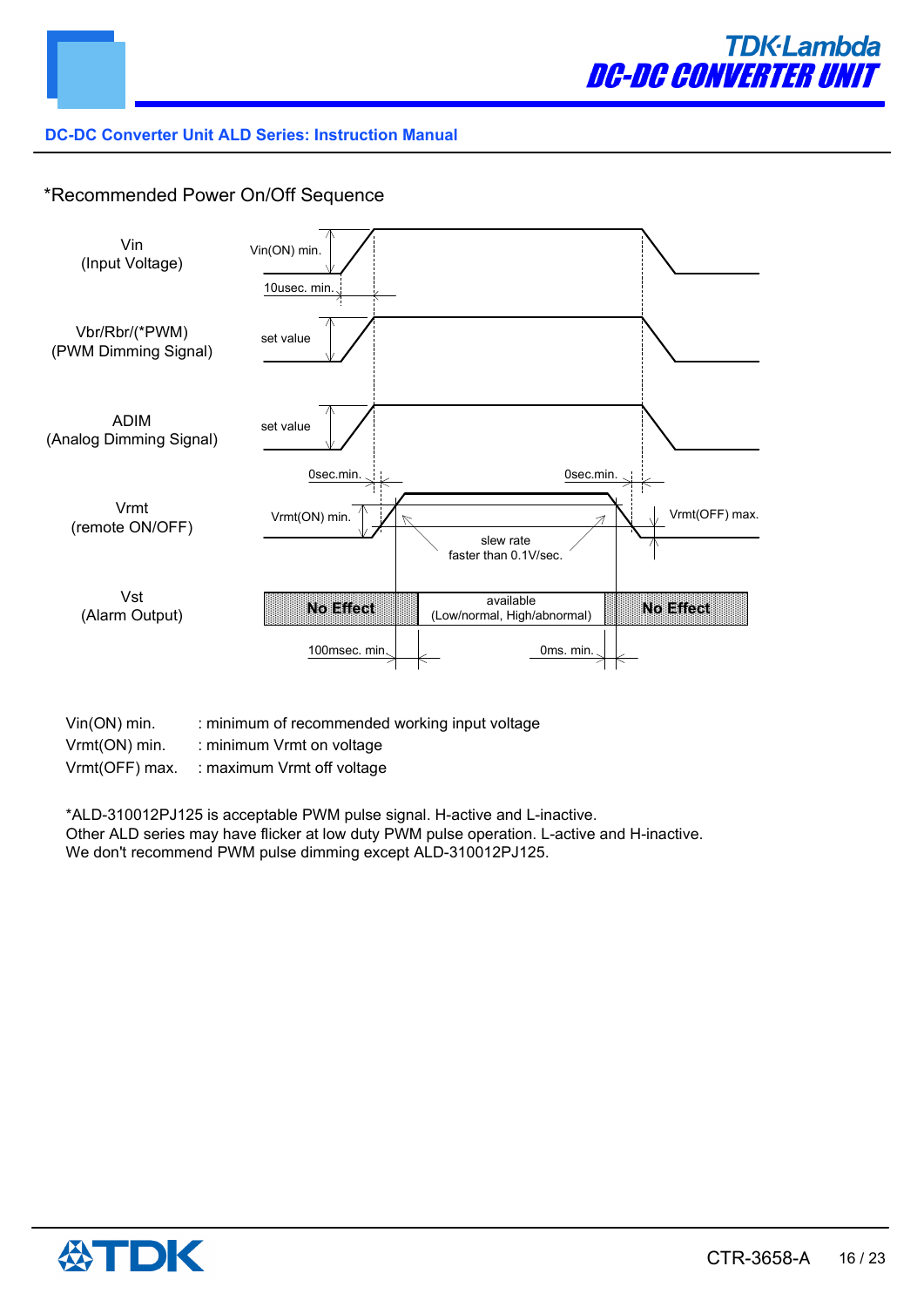

#### 8 Connection Diagram

#### Fig. 8-1 ALD-214012PJ111



RL1,2:Load Resistance(15Wmin.)

Note 8-1 SW1 function Note 8-2 SW2 function

| SW <sub>1</sub> | Unit Behavior |  |
|-----------------|---------------|--|
| а               | Working       |  |
| h               | Not Working   |  |
| open            | Not Working   |  |

#### Note 8-3 Test Equipment Note 8-4 Protection Ciruit

:DC Voltage Meter (ADVANTEST R6452A or equivalent)  $(\overline{\Lambda})$ 

> :DC Current Meter (ADVANTEST R6452A or equivalent)

: Frequency Counter (ADVANTEST R6452A or equivalent)  $(\mathsf{F}% _{\mathbb{Z}}^{\mathbb{Z}}(\mathbb{Z})\times\mathbb{Z})=\mathbb{Z}^{\mathbb{Z}}(\mathbb{Z}^{2}% )$ 

| SW <sub>2</sub> | Unit Behavior                                    |
|-----------------|--------------------------------------------------|
|                 | PWM DC Dimming<br>$Vbr = 0~2.5V$                 |
|                 | <b>PWM Resistor Dimming</b><br>$Rbr=0~50k\Omega$ |

\* Vbr=0V:maximum brightness  $Rbr = 0\Omega$ : maximum brightness

| Load<br>Condition   | <b>Alarm Output</b><br>$(CN1-8)$ | Latch Function |
|---------------------|----------------------------------|----------------|
| steady state        | $0.5V$ max.                      | no latch-up    |
| 1string<br>open     | $4.5V$ min.                      | no latch-up    |
| All strings<br>open | $4.5V$ min.                      | no latch-up    |



 $(\underline{A})$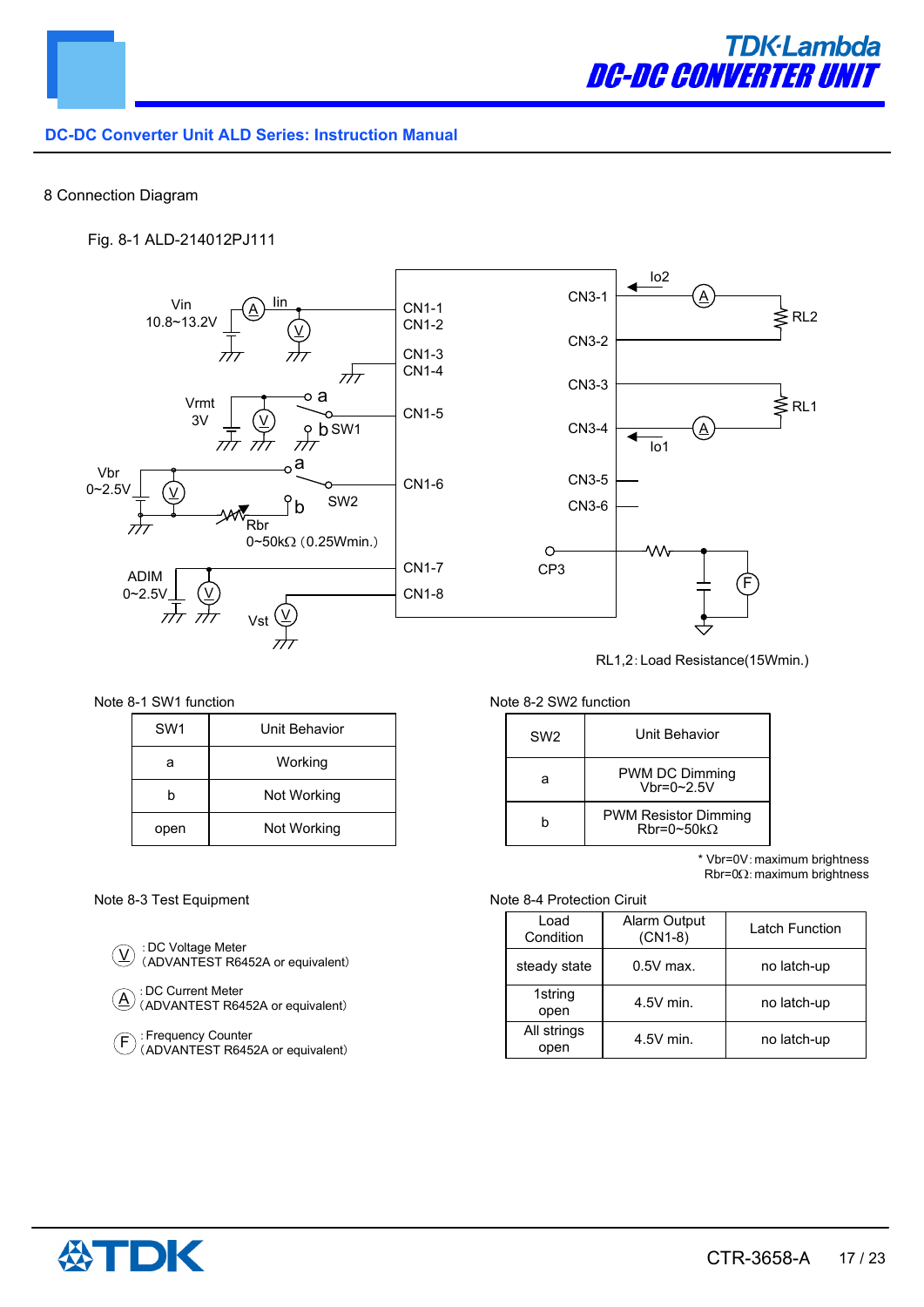

#### Fig. 8-2 ALD-310012PJ125



#### Note 8-5 SW1 function Note 8-6 SW2 function

| SW <sub>1</sub> | Unit Behavior |
|-----------------|---------------|
| а               | Working       |
| h               | not Working   |
| open            | not Working   |

| SW <sub>2</sub> | Unit Behavior                                            |
|-----------------|----------------------------------------------------------|
|                 | PWM DC Dimming<br>$Vhr=0~2.5V$                           |
|                 | <b>PWM Resistor Dimming</b><br>$Rbr = 0 \sim 10 k\Omega$ |

\* Vbr=2.5V:Maximum Brightness  $Rbr1=10k\Omega$ : Maximum Brightness

#### Note 8-7 Test Equipment Note 8-8 Protection Ciruit

| $\mathcal{D}$ : DC Voltage Meter<br>$\mathcal{D}$ (ADVANTEST R6452A or equivalent) |
|------------------------------------------------------------------------------------|
|                                                                                    |

:DC Current Meter (ADVANTEST R6452A or equivalent)  $(\underline{\mathsf{A}})$ 

:Frequency Counter (ADVANTEST R6452A or equivalent)  $(F)$ 

| Load<br>Condition   | Alarm Output<br>$(CN1-8)$ | Latch Function |
|---------------------|---------------------------|----------------|
| steady state        | $0.5V$ max.               | no latch-up    |
| 1string<br>open     | $4.5V$ min.               | no latch-up    |
| All strings<br>open | $4.5V$ min.               | no latch-up    |

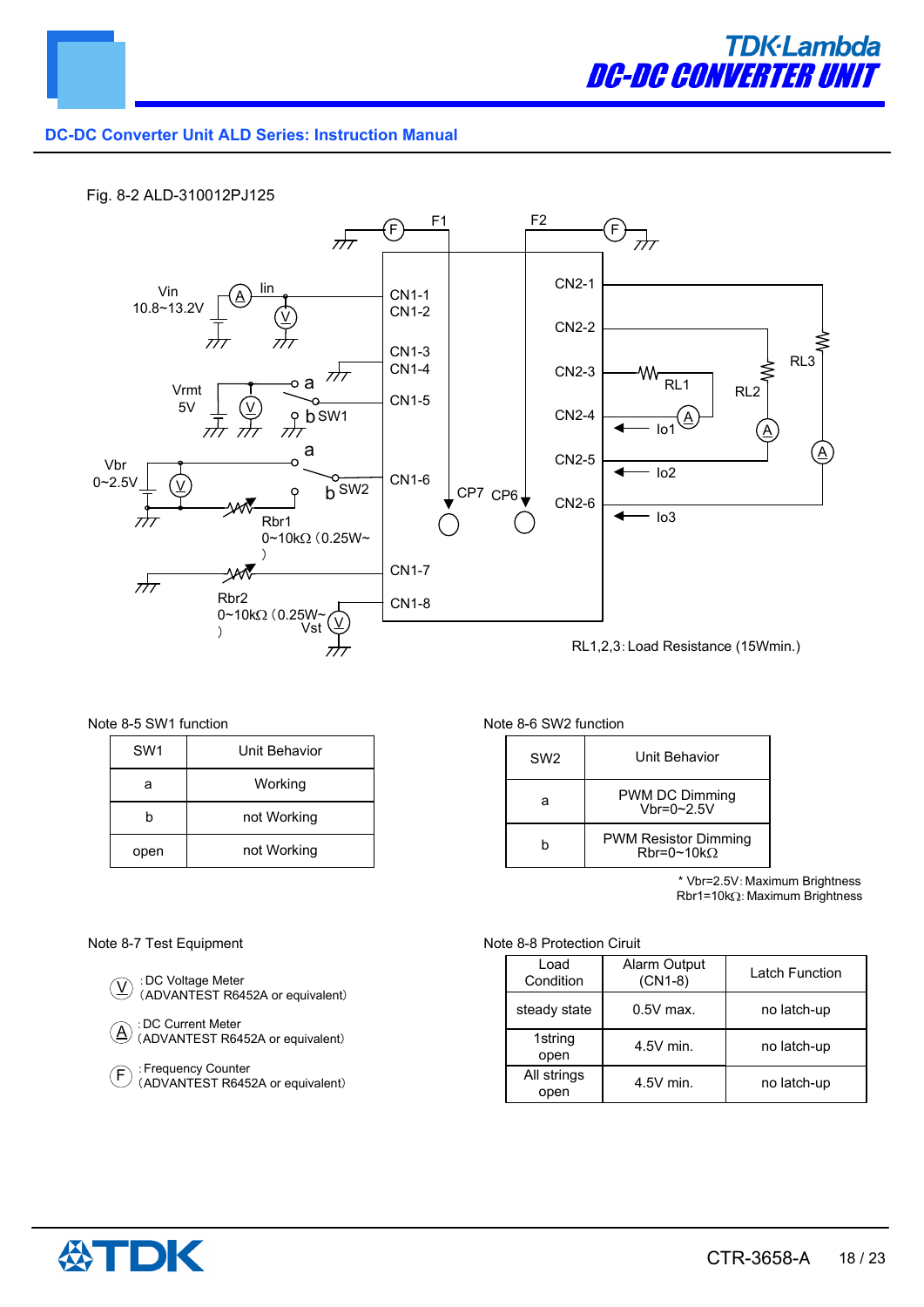

#### Fig. 8-3 ALD-414012PJ126



RL1~4:Load Resistance (15Wmin.)

#### Note 8-9 SW1 function

| SW <sub>1</sub> | Unit Behavior |  |
|-----------------|---------------|--|
| а               | Working       |  |
| h               | Not Working   |  |
| open            | Not Working   |  |

#### Note 8-10 SW2 function

| SW <sub>2</sub> | Unit Behavior                                           |
|-----------------|---------------------------------------------------------|
| а               | PWM DC Dimming<br>$Vhr=0~2.5V$                          |
| h               | <b>PWM Resistor Dimming</b><br>$VR = 0 \sim 50 k\Omega$ |

\* Vbr=0V:maximum brightness  $Rbr = 0\Omega$ : maximum brightness

#### Note 8-11 Test Equipment



:Frequency Counter (ADVANTEST R6452A or equivalent)

#### Note 8-12 Protection Circuit

| Load<br>Condition   | Alarm Output<br>$(CN1-8)$ | <b>Latch Function</b> |
|---------------------|---------------------------|-----------------------|
| steady state        | $0.5V$ max.               | no latch-up           |
| 1string<br>open     | $4.5V$ min.               | no latch-up           |
| All strings<br>open | $4.5V$ min.               | no latch-up           |



 $(F$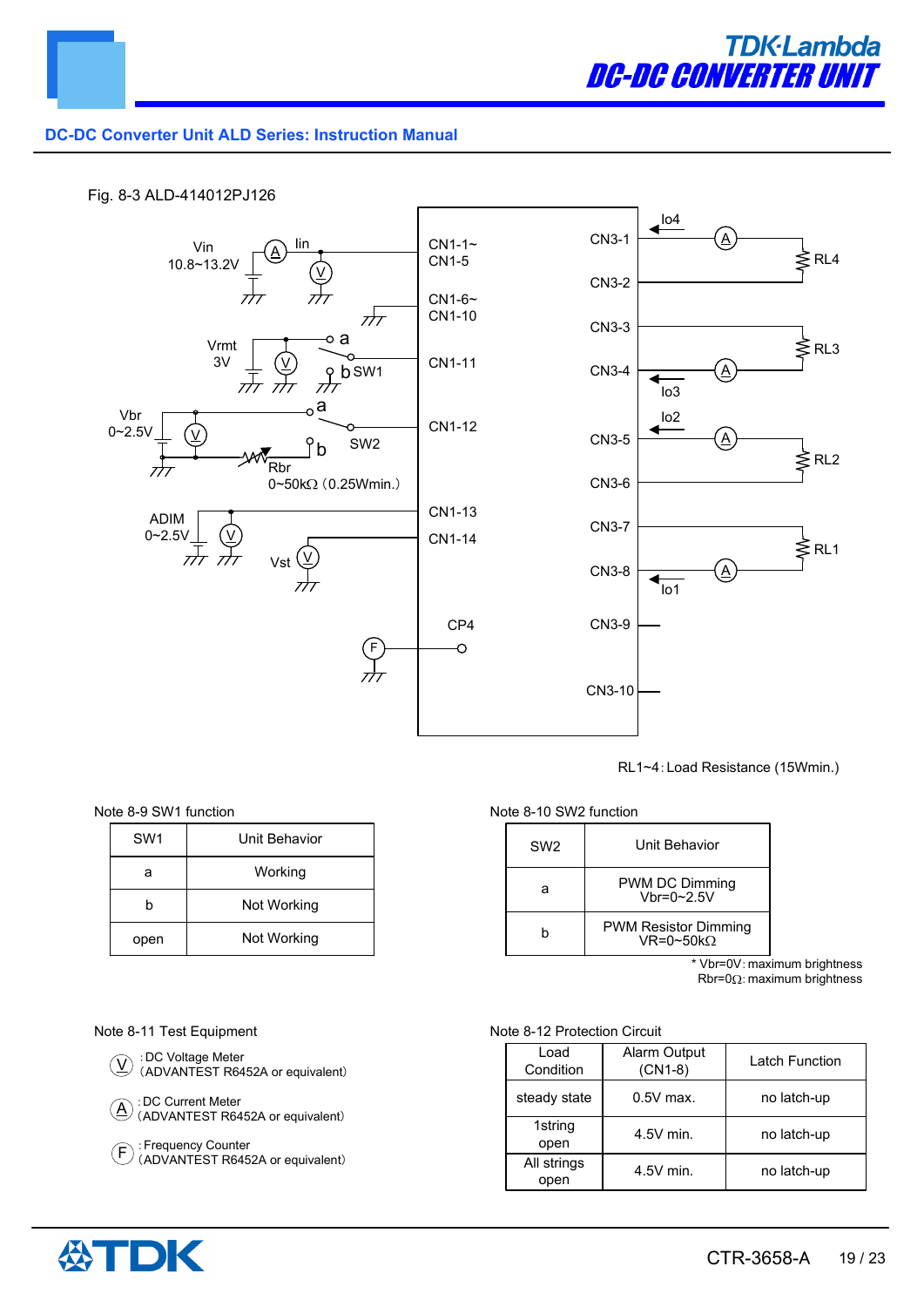

#### Fig. 8-4 ALD-514012PJ127



RL1~5:Load Resistance (15Wmin.)

Note 8-13 SW1 function

| SW <sub>1</sub> | Unit Behavior |  |
|-----------------|---------------|--|
| а               | Working       |  |
| h               | Not Working   |  |
| open            | Not Working   |  |

#### Note 8-14 SW2 function

| SW <sub>2</sub> | Unit Behavior                                           |
|-----------------|---------------------------------------------------------|
| а               | PWM DC Dimming<br>Vhr=0~2.5V                            |
|                 | <b>PWM Resistor Dimming</b><br>$VR = 0 \sim 50 k\Omega$ |

\* Vbr=0V:maximum brightness  $Rbr = 0<sub>Ω</sub>:$  maximum brightness

#### Note 8-15 Test Equipment Note 8-16 Protection Circuit





:Frequency Counter (ADVANTEST R6452A or equivalent)

| Load<br>Condition   | <b>Alarm Output</b><br>$(CN1-8)$ | Latch Function |
|---------------------|----------------------------------|----------------|
| steady state        | $0.5V$ max.                      | no latch-up    |
| 1string<br>open     | $4.5V$ min.                      | no latch-up    |
| All strings<br>open | $4.5V$ min.                      | no latch-up    |



 $(F$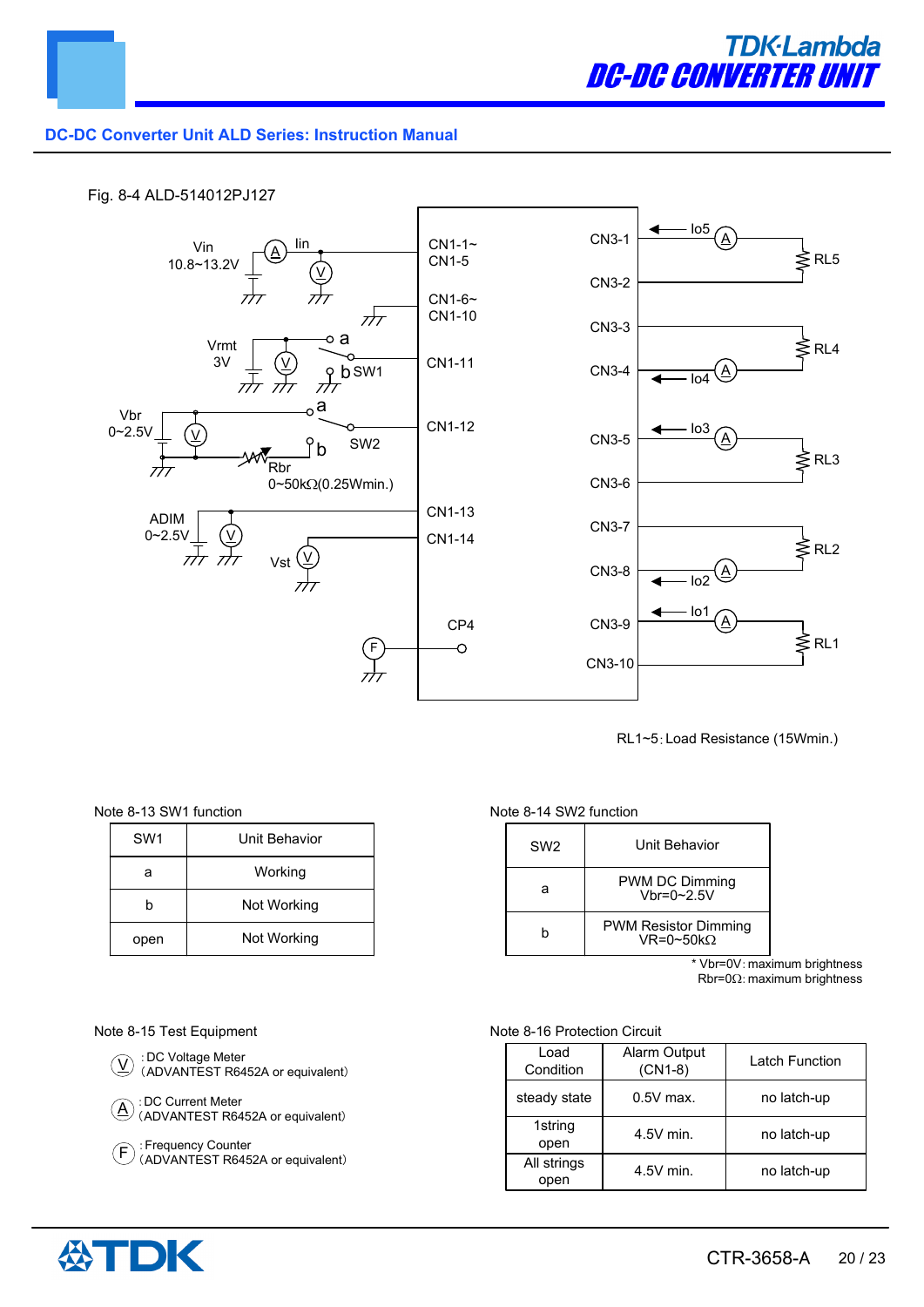#### 9 Other Caution Instructions

Please avoid to control dimming by Vrmt terminal. When you want to use dimming, please use Vbr or ADIM terminal. When you handle the unit, please be careful to keep unit's components from coming in contact with anything. This unit does not allow hot plugging. When the unit is operating don't plug in or plug out the connector.

#### 10 Flicker Considerations

In PWM or Analog Dimming operation, please confirm the LCD panel before use. Flickering may occur due to ripple noise is on Dimming pin(Vbr / Rbr / ADIM).

#### 11 Dimming Noise Considerations

In PWM Dimming operation, please confirm whether to hear the noise before use. Noise may occur according to the state of the substrate installation when the PWM Dimming pin(Vbr / Rbr) is used.

#### 12 Converter Layout Considerations

Please consider unit's layout to prevent long cabling. Don't use cable connector extensions.

In order to protect the inverter against vibration and shock, be sure to use all mounting holes when installing the inverter.

Please confirm the clearance between screw head and layout pattern.

Please confirm the connection between unit's GND and frame of back light.

Please refer to recommended mounting area Fig.12-1~Fig.12-3 before installing the unit.

If you put the unit on top of the back light directly, please isolate between the unit and back light.

Don't put the unit on top of the back light directly without isolation.

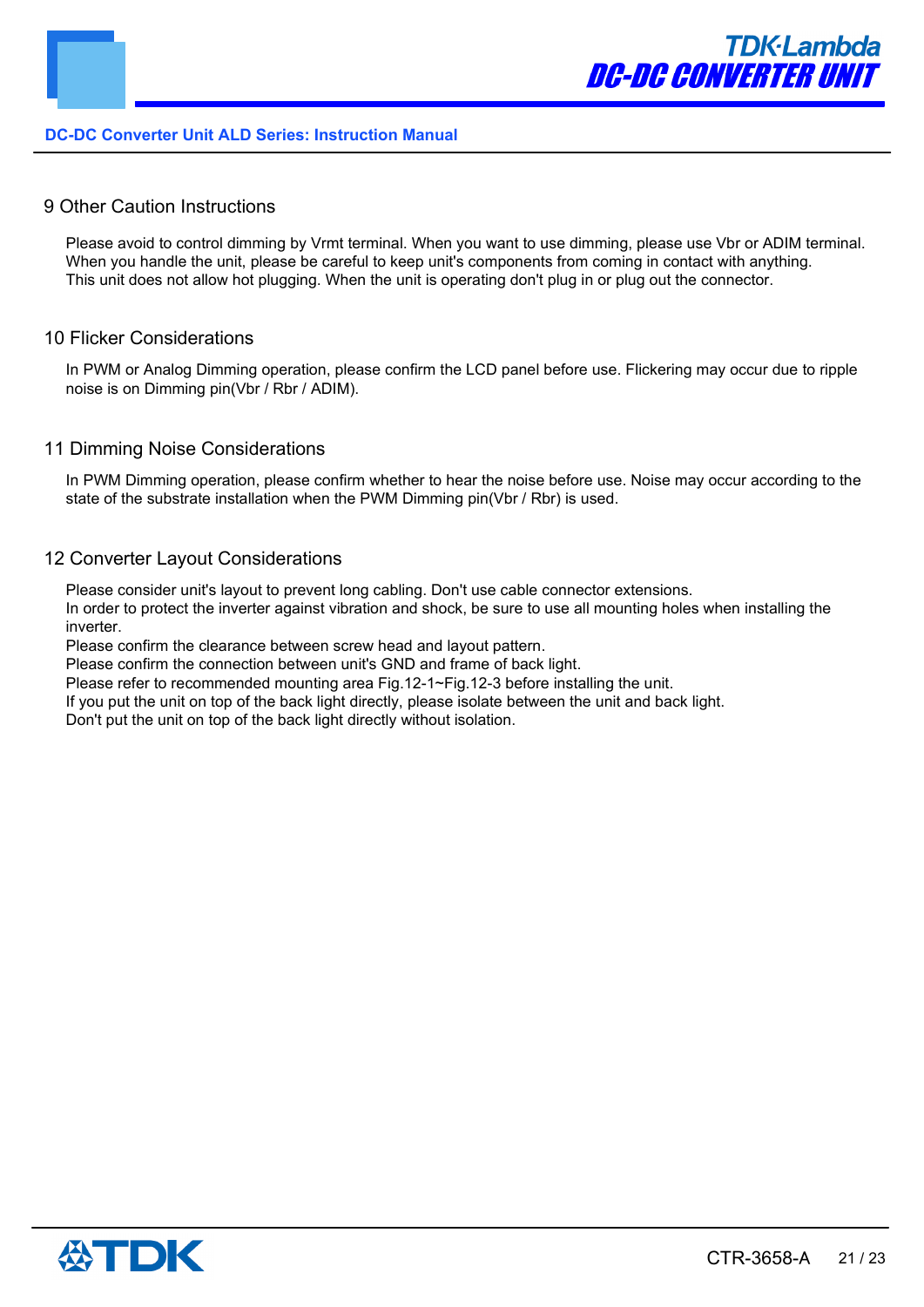

#### Recommended Mounting Area



Fig.12-2 ALD-310012PJ125

\*tolerance is  $\pm$  0.5mm unless otherwise specified